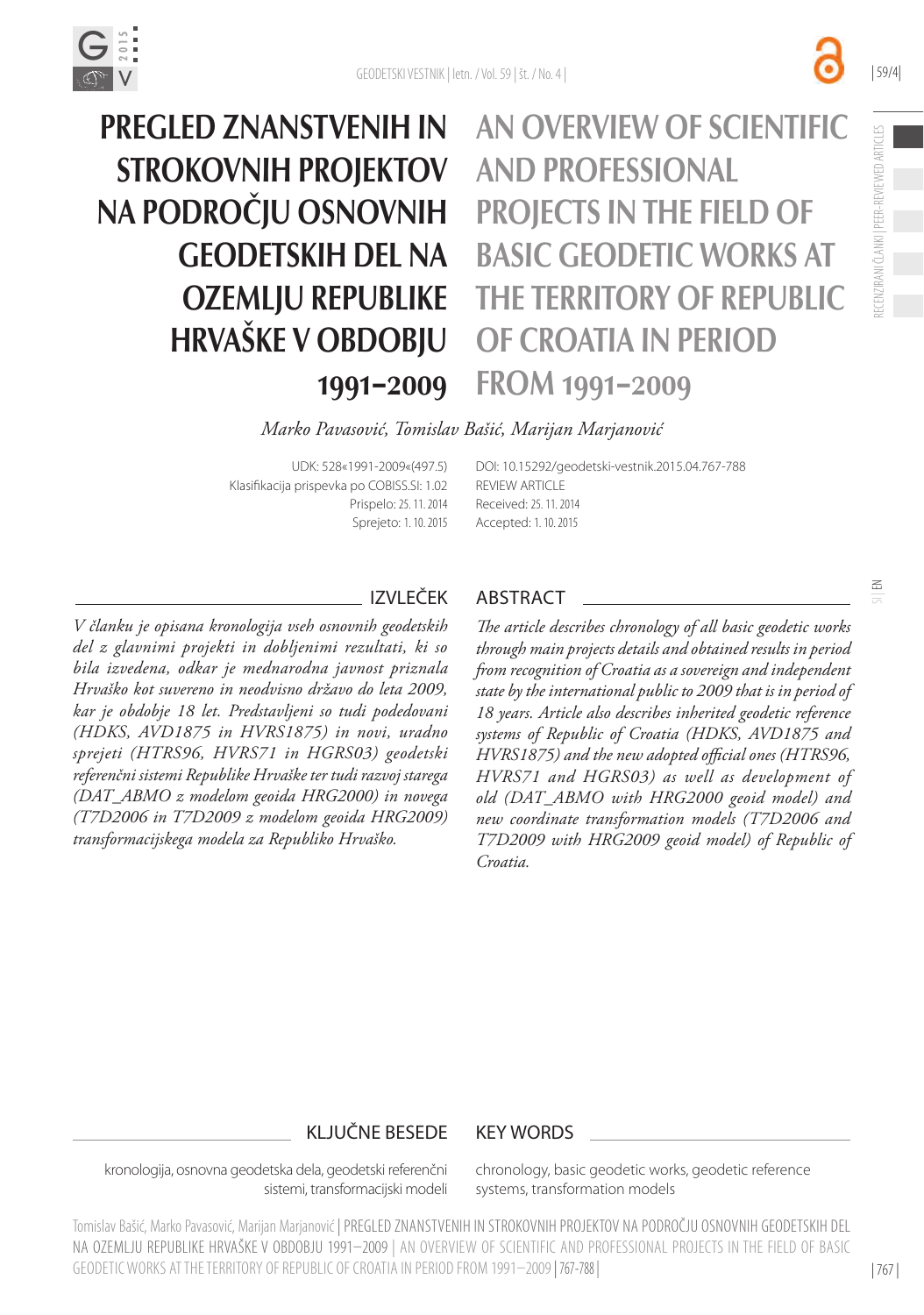## **1 INTRODUCTION**

"Consequences" of Croatia's existence as a part of former Austrian-Hungarian Monarchy (1901) are seen in geodetic aspect as well. Republic of Croatia has historically inherited horizontal (2D) coordinate reference system as colloquially called "HDKS" (cro. *Hrvatski državni koordinatni sustav*), "Hermannskögel", "HR1901" or "MGI1901". HDKS was realized by astro-geodetic measurements of Military Geodetic Institute (MGI) in 1<sup>st</sup> order triangulation network, inhomogenously adjusted in 7 separate blocks (Figure 1) by conditional measurements (Bašić et al., 2000). Fundamental point (origin)  $(P_o)$  of HDKS was situated at *Hermannskögel* hill, near Vienna (*H = 542 m*). Coordinates of the origin ( $\varphi_o$  = 48°16´15".29,  $\lambda_o$  = *33°57´41˝.06* from *Ferro*) and the orientation to the nearby hill *Hundesheimer Berg* (*A = 107°31´41˝.70*) were determined by astro-geodetic measurements as well (Bašić et al., 2000). HDKS represents local (non-geocentric) geodetic datum, defined by 5 parameters: 2 for surface definition (ellipsoid semi-major axis - *a*; flattening -  $f$ ) and 3 position parameters ( $\varphi_o$ ,  $\lambda_o$ ,  $h_o$  or vertical deflection components -  $\xi_o$ ,  $\eta_o$ with geoid undulation *-*  $N_o$ ) (Bašić, 2005a). Surface parameters define the mathematical approximation of Earth's shape - ellipsoid. For HDKS *Bessel 1841* rotation ellipsoid was selected. Position parameters, defining the fundamental point (origin) are indexed with "0" (zero) because its initial values must be *a*   $priori$  known or arbitrarily selected. If arbitrary position parameters are selected, equality follows:  $\xi_o$  =  $\eta_{_G}$ =  $N_o$  = 0. This equality causes superposition of geodetic and astronomical coordinates ( $\varphi_o$  =  $\varPhi_o$ ;  $\lambda_o$  =  $\Lambda_o$ ) that is superposition of normal and vertical at  $P_o$ . Equality  $N_o$  = 0 causes the superposition of ellipsoidal and orthometric height ( $h_o$  =  $H_o$ ) that is coincidence of ellipsoid and geoid surfaces at  $P_o$ . Above described procedure of absolute orientation of 1<sup>st</sup> order triangulation network for local geodetic datum definition is the fundament of astro-geodetic measuring technique (Čubranić, 1972). Transformation to projection plane is ensured using *Gauss-Krüger* vertical cylindrical projection (adopted in 1924) (Borčić, 1976) with division of the territory of Republic of Croatia in two meridian zones  $(5<sup>th</sup>$  and  $6<sup>th</sup>)$ . Looking from historical point of view to height component as indispensable part of compound coordinate reference system (CCRS), Republic of Croatia has inherited two reference height systems/datums, based on two

APN was conducted in period from 1874 to 19016 including whole southern and southeastern part of former Austrian-Hungarian Monarchy, that is territories of today's Croatia, Slovenia and Bosnia and Herzegovina (Rožić, 2001). At the 2nd Conference of Government Commissioners in 1867, APN was suggested to be a basis for height system realization. The holder and contractor was also MGI from Vienna. During levelling measurements at APN, no gravimetric measurements along levelling sides were performed, so the adopted height system was normal-orthometric. Reference surface for this height system (mean sea level – geoid) was determined using one year measurements in 1875 at tide gauge in *Trieste*, mole *Sartorio* (Feil et al., 1993) with 1 cm accuracy (Rožić, 2001). This height system was colloquially called "Austrian Height Datum 1875" (cro. *Austrijski visinski datum 1875* – AVD1875). After the World War II, the only height basis of former Yugoslavia was the one from APN which indicates that there were no levelling measurements between two World Wars. Since the long period of APN establishment has passed, Federal Geodetic Administration of Yugoslavia ordered a revision of APN benchmarks. After the revision and taking in consideration the state of preservation of APN benchmarks, in 1946 MGI from

levelling networks of highest order: Austrian Precise Levelling (cro. *Austrijski precizni nivelman* – APN)

and 1st High Accuracy Levelling (cro. *I. nivelman visoke točnosti* – INVT) (Figure 2).

Tomislav Bašić, Marko Pavasović, Marijan Marjanović | PREGLED ZNANSTVENIH IN STROKOVNIH PROJEKTOV NA PODROČJU OSNOVNIH GEODETSKIH DEL NA OZEMLJU REPUBLIKE HRVAŠKE V OBDOBJU 1991–2009 | AN OVERVIEW OF SCIENTIFIC AND PROFESSIONAL PROJECTS IN THE FIELD OF BASIC GEODETIC WORKS AT THE TERRITORY OF REPUBLIC OF CROATIA IN PERIOD FROM 1991–2009 |767-788 |

| 768 |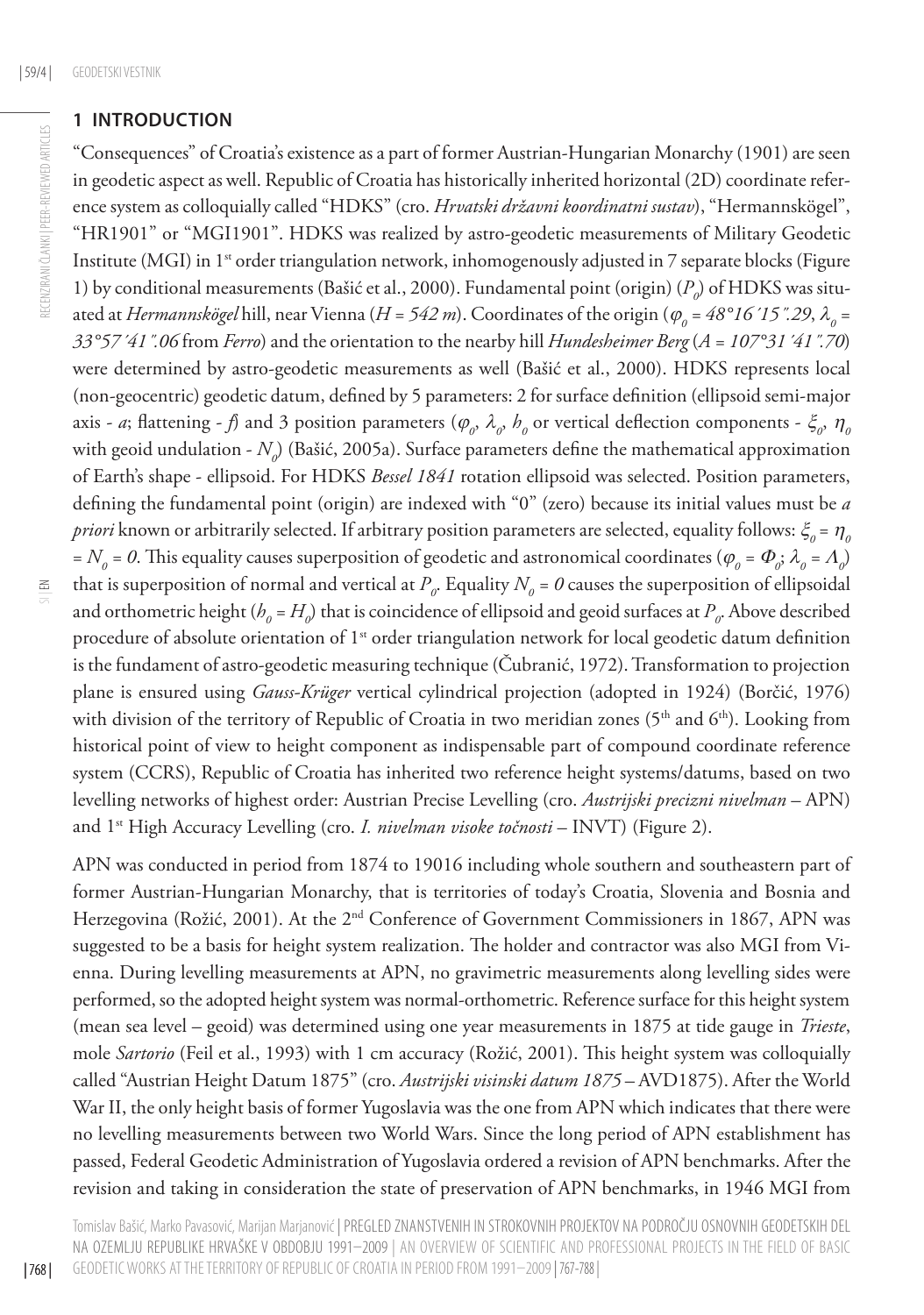Belgrade started levelling measurements at INVT. The configuration of INVT was mostly coincided with APN with additional benchmarks stabilizations along levelling lines. Levelling measurements lasted till 1955 with some repeating measurements till 1963. There were no gravity measurements as well so the adopted height system was again normal-orthometric with same origin at mole *Sartorio*. The main characteristic of INVT was that it didn't satisfy the conditions for levelling of high accuracy (with reference probable error *u<sub>0</sub>* = ±*1.33 mm√km*). Reference height system based on INVT (and APN) was called "Croatian Reference Height System 1875" (cro. *Hrvatski visinski referentni sustav 1875* – HVRS1875).



Figure 1: Adjustment blocks of Austrian-Hungarian 1st order triangulation network (Bašić et al., 2000).



Figure 2: Configuration of APN (left) and INVT (right) networks at territories of Croatia, Slovenia and Bosnia and Herzegovina (Rožić and Razumović, 2009).

Tomislav Bašić, Marko Pavasović, Marijan Marjanović | PREGLED ZNANSTVENIH IN STROKOVNIH PROJEKTOV NA PODROČJU OSNOVNIH GEODETSKIH DEL NA OZEMLJU REPUBLIKE HRVAŠKE V OBDOBJU 1991–2009 | AN OVERVIEW OF SCIENTIFIC AND PROFESSIONAL PROJECTS IN THE FIELD OF BASIC GEODETIC WORKS AT THE TERRITORY OF REPUBLIC OF CROATIA IN PERIOD FROM 1991–2009 |767-788 |

RECENZIRANI ČLANKI | PEER-REVIEWED ARTICLES

ECENZIRANI CL

PEER-REVIEWED ARTICLES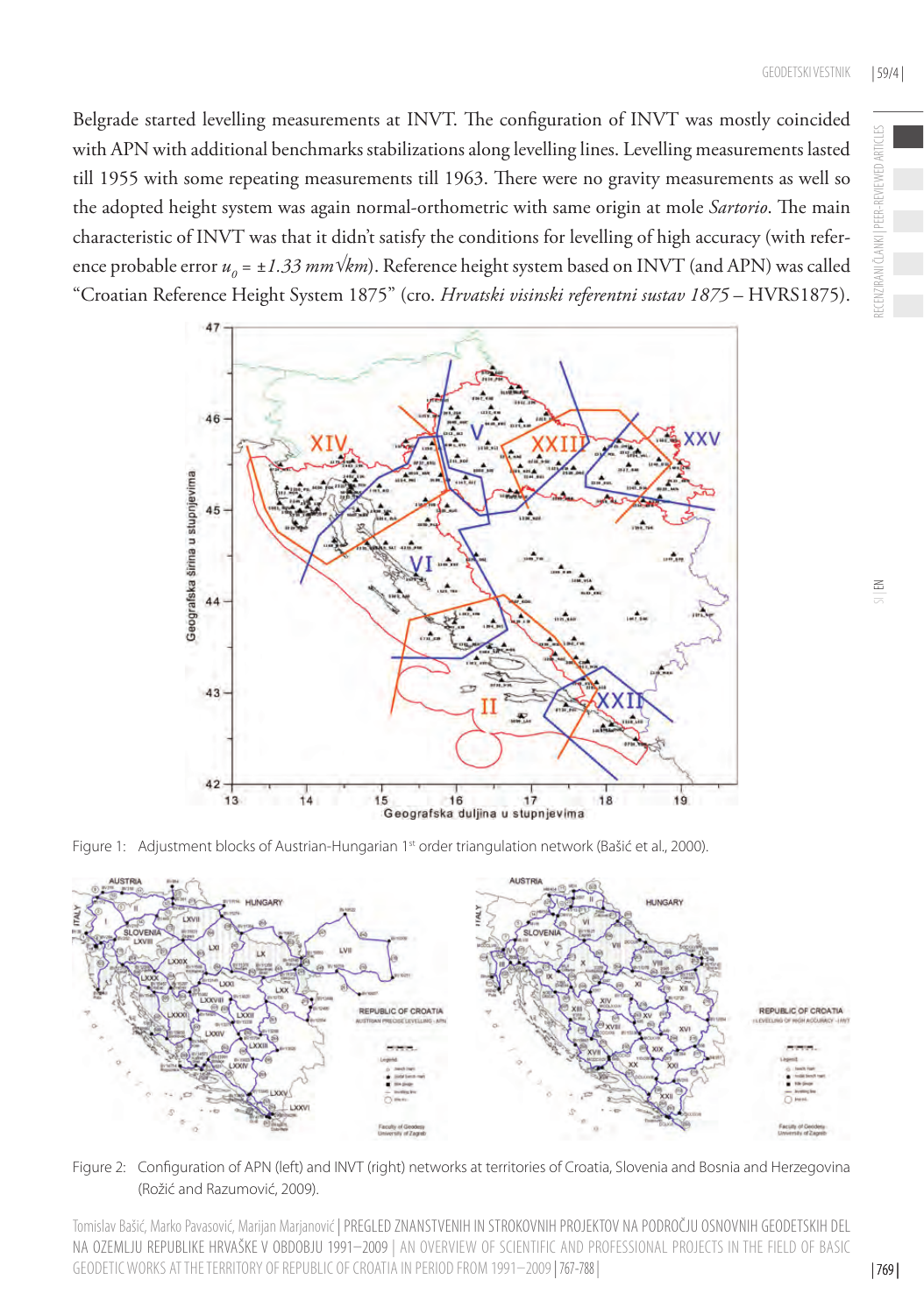### **2 CHRONOLOGY OF STATE SURVEY IN CROATIA FROM 1991 TO 2004**

The application of satellite surveying techniques (GPS) in Croatia started in late 80's and in the beginning of 90's of 20<sup>th</sup> century (Bilajbegović et al., 1989). In 1991 former Croatian Ministry of Science and Technology financed scientific project "Basic geodetic works of Croatian spatial information system" (cro. *Osnovni geodetski radovi informacijskog prostornog sustava Republike Hrvatske*), with Full Professors Asim Bilajbegović and Miljenko Solarić as main researchers. Under the mentioned project, first dual frequency *Ashtech* GPS receivers with possibility of registration of C/A code were obtained. Despite the war conditions, the adoption of GPS measuring technique resulted with first domestic and international GPS measuring campaigns in period from 1991 to 1993 (Solarić M. et al., 1996): CROATIA'91 – 3 stations in collaboration with Austria, Italy and Slovenia, inclusion in international project TYRGEONET'91 – 3 stations in Croatia (*Hvar*, *Pula* and *Zadar*) in collaboration with Italy and Slovenia, TYRGEONET'92 – 4 stations in Croatia (*Hvar*, *Pula*, *Zadar* and *Kozjača*) in collaboration with Italy and Slovenia with goal of determining crustal movements at area of Tyrrhenian and Adriatic Sea, inclusion in scientific project AGREF'92 – 10 stations in Croatia with goal of determining crustal movements at area of Austria, Slovenia and northern part of Croatia, ZAGORJE'92 - 10 stations in Croatia in collaboration with Slovenia, IGS'92 – 5 stations in Croatia in collaboration with 40 countries worldwide, BRZA PRUGA '93 – 10 stations in Croatia for the purposes of former State Hydrographic Institute, SLAVONIJA'93 – 8 stations in Croatia for the purposes of Croatian Ministry of Defense and inclusion in international scientific project ADRIATIC MICROPLATE '93 - 1 station in Croatia (*Hvar*).

The period from 1991 to 1993 was of particular importance for Croatian geodesy. The recognition of Croatia as a sovereign and independent state by the international public, influenced on its provisional membership in International Union of Geodesy and Geophysics (IUGG) in 1992 (and later in 1995 at IUGG XXI General Assembly held in Boulder full membership) and opened the door to international scientific collaboration.

In 1992 for the first time at the territory of Republic of Croatia (northwestern part) astro-geodetic relatively orientated geoid was computed (Čolić et al., 1993). Furthermore, in 1993 the first geoid model for Adriatic Sea, based on satellite altimetry missions' data (Bašić, 1993) and first gravity geoid using FFT method (Bašić and Čolić, 1993) were computed as well. During 1993  $2<sup>nd</sup>$  High Accuracy Levelling (cro. *II. nivelman visoke točnosti* - IINVT) levelling data started to sort, which 11 years later would be a basis for the new reference height system. In 1994 with the help of IfAG (ger. *Institut für Angewandte Geodäsie;* todays *Bundesamt für Kartographie und Geodäsie* - BKG), for the first time Republic of Croatia was included in EUREF (Regional Reference Frame Sub-Commission for Europe) GPS measuring campaigns (EUREF'94) with collaborating measuring campaign with Slovenia called CROSLO'94 (Figure 3) at 15 1<sup>st</sup> order trigonometric points using dual frequency GPS receivers *Trimble 4000 SSE*, which later would be a basis for the new horizontal reference system (Čolić et al., 1996; Marjanović and Bačić, 2001). Relying on CROSLO'94 measuring campaign, first series of measurements in Croatian Geodynamic Project - CRODYN (CRODYN'94) were obtained. CRODYN'94 (Figure 3) included 17 stations (4 EUREF permanents stations, 5 tide gauges and 8 geodynamic stations) with the goal of monitoring crustal movements at the area of Adriatic Sea (Bašić et al., 2000).

Tomislav Bašić, Marko Pavasović, Marijan Marjanović | PREGLED ZNANSTVENIH IN STROKOVNIH PROJEKTOV NA PODROČJU OSNOVNIH GEODETSKIH DEL NA OZEMLJU REPUBLIKE HRVAŠKE V OBDOBJU 1991–2009 | AN OVERVIEW OF SCIENTIFIC AND PROFESSIONAL PROJECTS IN THE FIELD OF BASIC GEODETIC WORKS AT THE TERRITORY OF REPUBLIC OF CROATIA IN PERIOD FROM 1991–2009 |767-788 |

| 770 |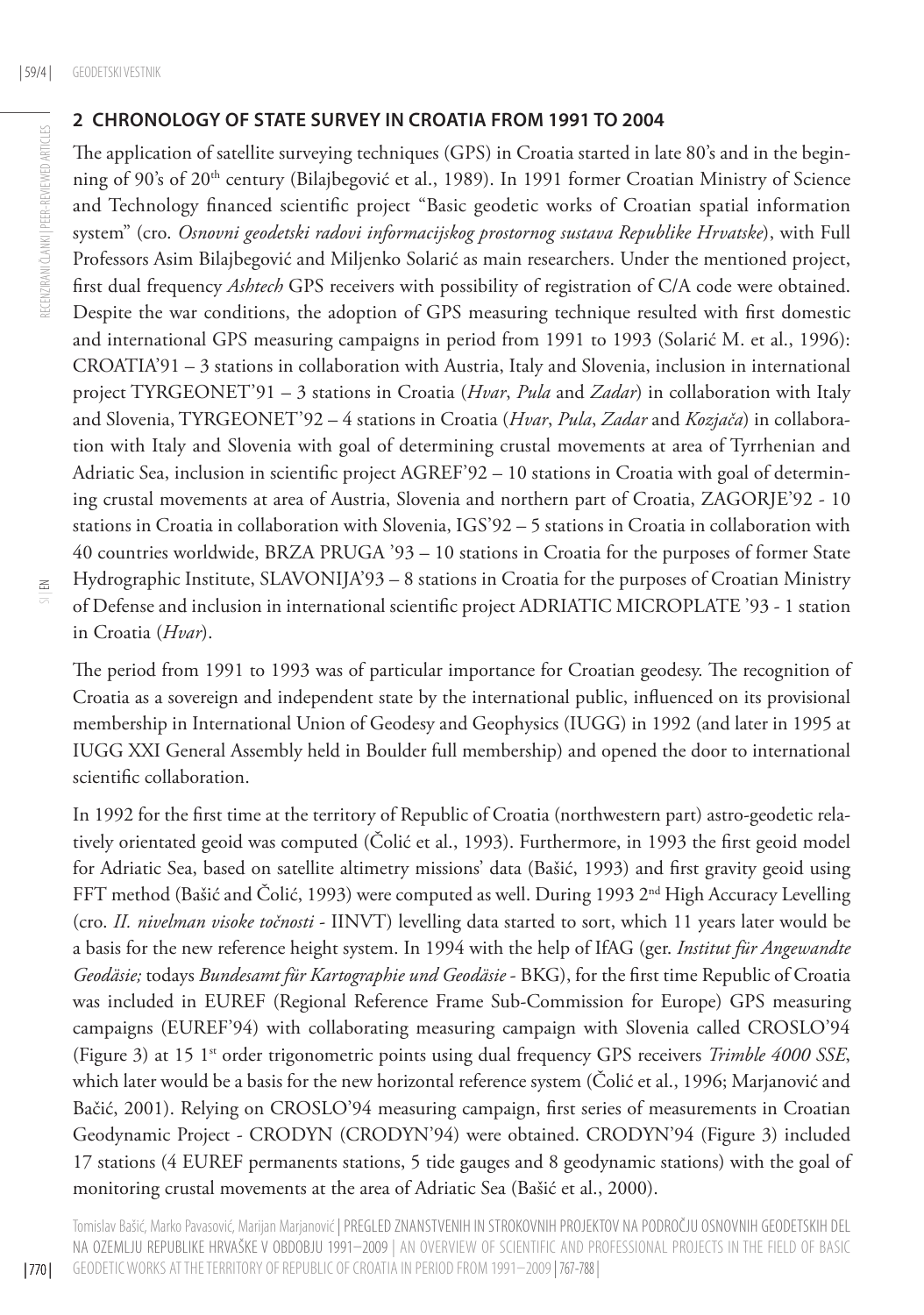

Figure 3: CROSLO'94/EUREF'94 (left) and CRODYN'94 (right) GPS measuring campaigns (Bašić et al., 2000).

In 1994 Republic of Croatia was included in Central Europe Regional Geodynamics Project (CERGOP) project that is in Central European GPS Geodynamic Reference Network (CERGN) with GPS measurements at 1st order trigonometric point *Brusnik* (near Jastrebarsko), which continues in 1995 with GPS measurements at same location (Čolić, 1996; Medak et al., 2002). Furthermore, in same year, Croatia continued its participation in TYRGEONET project with TYRGEONET'95 GPS measuring campaign at station *Hvar*. In effort of Republic of Slovenia to establish reference GPS network, in September 1995 Slovenia and Croatia organized GPS measuring campaigns SLOVENIA'95 (47 stations) and CROREF'95 (14 stations) (Marjanović and Bačić, 2001).

Significant progress in the field of gravity determination was inclusion of Croatia in project "Unification of Gravity Systems in Central Europe" (UNIGRACE) in 1996 with absolute gravity measurements at four absolute gravity stations (part of today's Croatian "Zero-order gravimetric network"): *Zagreb-Puntijarka*, *Zagreb-Maksimir*, *Pula* and *Makarska* (Bašić and Markovinović, 2002). Absolute gravity measurements were obtained using *FG5-101* absolute gravimeter in collaboration with IfaG. The second EUREF GPS campaign - CROREF'96 (Figure 4) was held in period of 29<sup>th</sup> August to 12<sup>th</sup> September 1996. Project was divided in four phases with last phase as CRODYN'96 geodynamic measuring campaign (Bašić et al., 2000).

Year 1997 was a turning point that is the beginning of modernization at the field of basic geodetic works in Croatia. In May 1997 Croatia was included in EUVN'97 project with 8 official stations (*Bakar-tide gauge*, *Busnik-EUREF*, *Dubrovnik-tide gauge*, *Gradište-EUREF*, *Split-tide gauge*, *Zagreb-benchmark*, *Rovinjtide gauge*, *Plitvička jezera-benchmark*) and 5 additional stations (not part of EUVN'97: benchmarks in *Kostajnica*, *Livno*, *Metković*, *Virovitica* and station *Institute for Photogrammetry, Geodetic Services, Design and Implementation in Zagreb-ZZF)* (Marjanović and Rašić, 1999). The goal of EUVN project was unification of different height systems of European countries. During April and May 1997 Republic of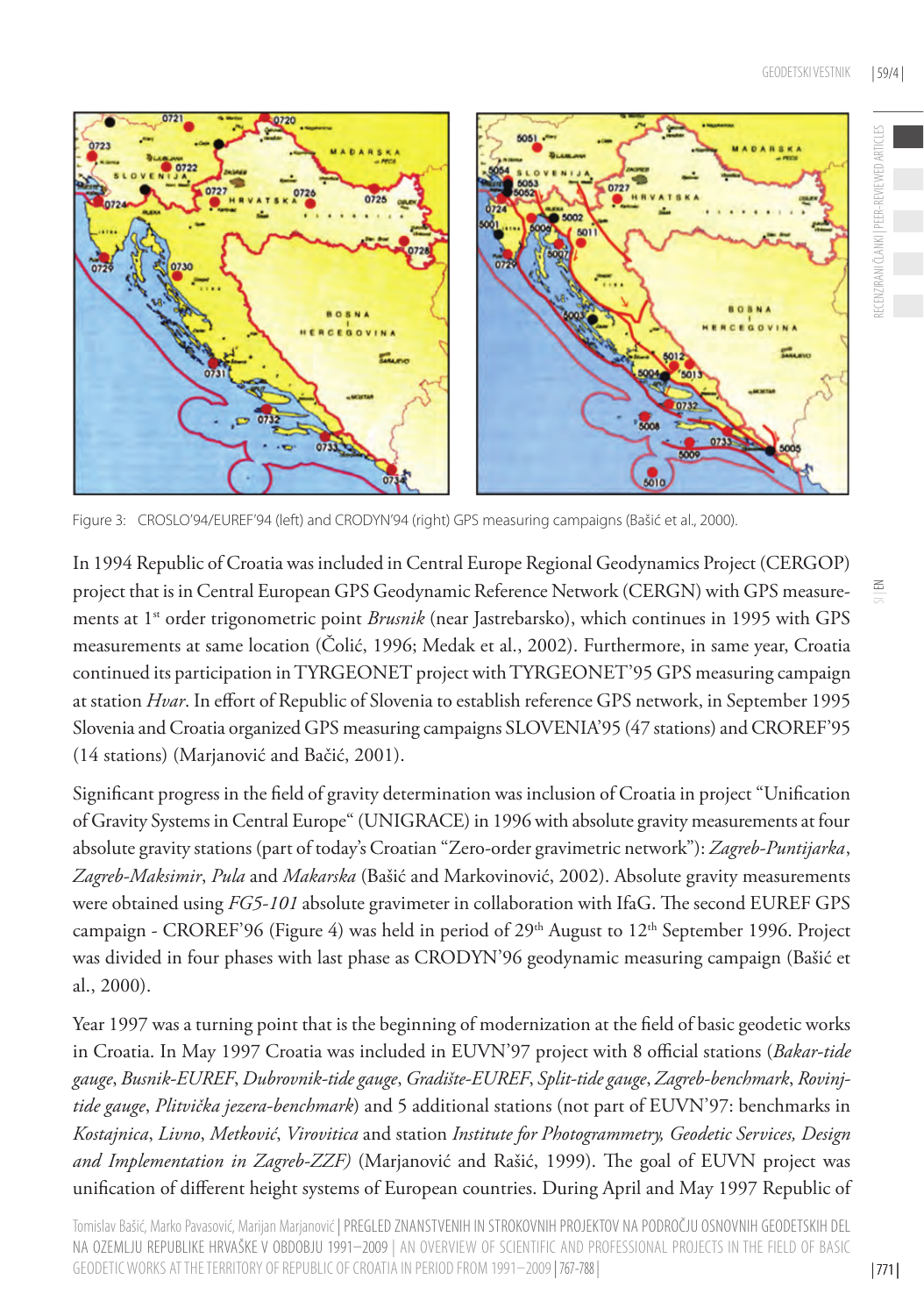RECENZIRANI ČLANKI | PEER-REVIEWED ARTICLES

RECENZIRANI ČLANKI I PEER-REVIEWED ARTICLES

Croatia started one of the biggest geodetic projects at its territory - establishment and survey of so called "10-km GPS network" (Bašić et al., 2002a). The first phase of establishment and survey of "10-km GPS network" included: northwestern part (Istra and Gorski Kotar), middle part and eastern part (Slavonija) of Croatian territory (Figure 5).



Figure 4: CROREF'96/CRODYN'96 GPS measuring campaigns (Bašić et al., 2000).



Figure 5: Part of "10-km GPS network" established in 1998 (Bašić et al., 2002a).

In first phase of project total number of 377 new stations were established, while survey besides new points included 62 existing trigonometric points and 25 reference stations. The goal of "10-km GPS network" project was the establishment of unique homogenous field of geodetic basis of Croatia that is

Tomislav Bašić, Marko Pavasović, Marijan Marjanović | PREGLED ZNANSTVENIH IN STROKOVNIH PROJEKTOV NA PODROČJU OSNOVNIH GEODETSKIH DEL NA OZEMLJU REPUBLIKE HRVAŠKE V OBDOBJU 1991–2009 | AN OVERVIEW OF SCIENTIFIC AND PROFESSIONAL PROJECTS IN THE FIELD OF BASIC GEODETIC WORKS AT THE TERRITORY OF REPUBLIC OF CROATIA IN PERIOD FROM 1991–2009 |767-788 |

 $\leq$ 

| 772 |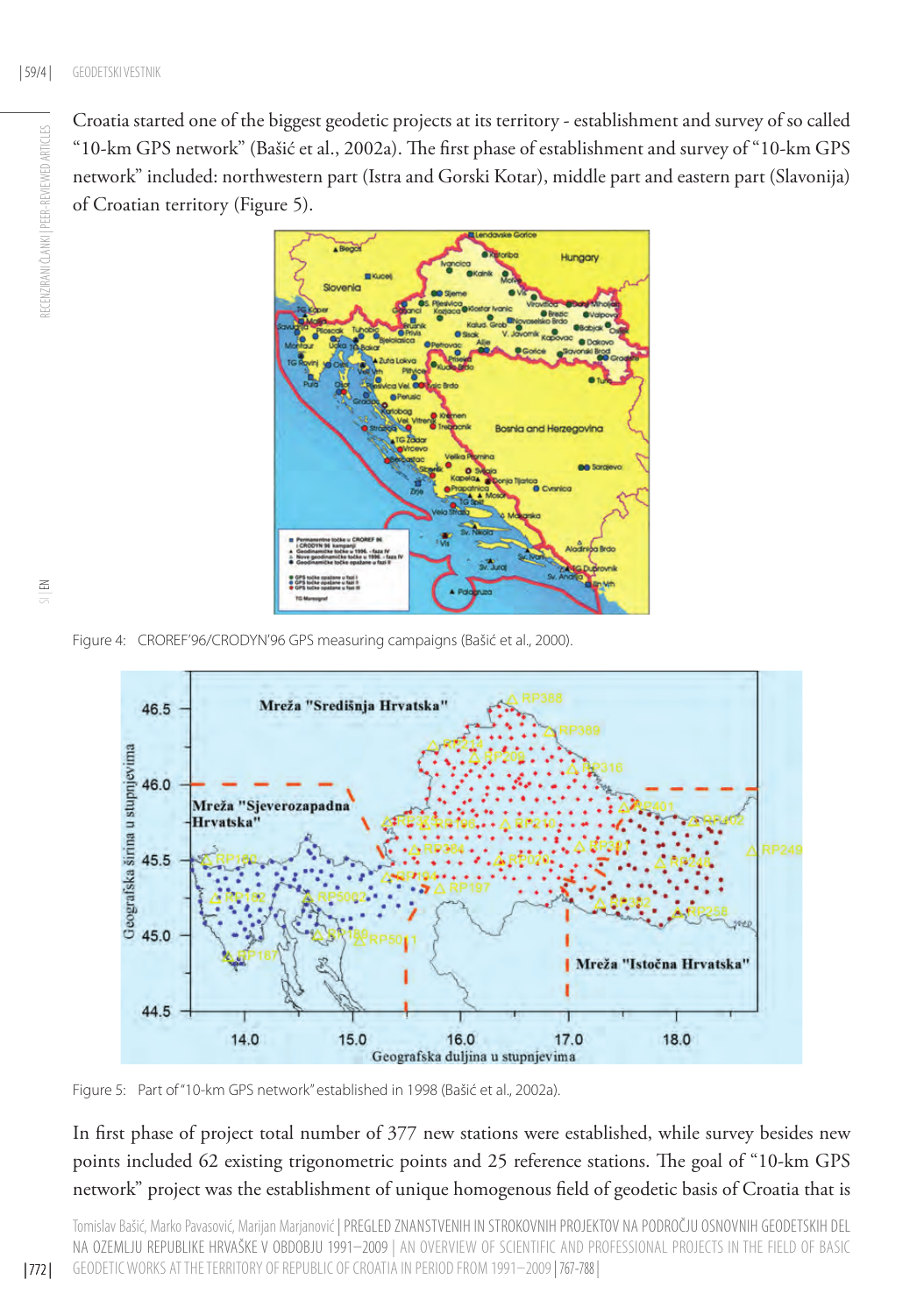

Figure 6: "Basic GPS network of City of Zagreb" (TM ZG) (Markovinović et al., 2011).

Within TM ZG project total number of 33 new stations were established (32 stations with special built pillars and 1 station with underground stabilization - *1028 Trg Kralja Tomislava*). TM ZG consists of 43 stations (33 new + 1st order trigonometric point-*1041 Kozjača*, 2 former city permanent stations-*1038 GZAOP* and *1043 Katastar Sesvete*, 2 stations at buildings-*1039 ZZF* and *1036 Medvedgrad*, 2 stations with quality stabilization-1014 GTŠ and 1021 Kalibracijska baza with 3 adjustment fixed 1<sup>st</sup> order trigonometric points-*210 Kloštar Ivanić*, *196 Samoborska Plješevica* and *514 Sljeme*, which coordinates were obtained from CROREF'96 GPS measuring campaign) (Čolić et al., 1996; Medak and Pribičević, 2002; Bašić, 2006). The establishment of TM ZG had a double goal: basis for establishment of homogeneous filed of points and basis for tectonic activity monitoring at the area of City of Zagreb (from 2001 TM ZG takes over a function of/becomes "Geodynamic network of City of Zagreb").

Significant efforts in regional gravity field research, establishment of local GPS homogeneous fields and regional monitoring of tectonic activity were made in 1998. For the first time at the territory of Republic of Croatia absolutely orientated geoid surface HRG98 (Figure 7) was calculated with internal accuracy of ±5 cm over whole territory of Croatia (Bašić et al., 1999; Bašić et al., 2000). Shortly after, improved solution HRG98A was calculated as well (Bašić and Brkić, 1998). In calculation of HRG98, for the first time, gravity point data, recalculated to free air anomalies at GRS80 level-ellipsoid were used. Furthermore, 200 astro-geodetic points with known vertical deflection components (recalculated from HDKS to global geodetic datum), ERS-2 satellite altimetry data and 28 GPS-levelling points (for absolute orientation of geoid surface) were taken into calculations as well (Bašić et al., 2000).

In the field of establishment of local GPS homogenous fields it's important to highlight the project

Tomislav Bašić, Marko Pavasović, Marijan Marjanović | PREGLED ZNANSTVENIH IN STROKOVNIH PROJEKTOV NA PODROČJU OSNOVNIH GEODETSKIH DEL NA OZEMLJU REPUBLIKE HRVAŠKE V OBDOBJU 1991–2009 | AN OVERVIEW OF SCIENTIFIC AND PROFESSIONAL PROJECTS IN THE FIELD OF BASIC GEODETIC WORKS AT THE TERRITORY OF REPUBLIC OF CROATIA IN PERIOD FROM 1991–2009 |767-788 |

RECENZIRANI ČLANKI | PEER-REVIEWED ARTICLES

ECENZIRANI ČLANKI | PEER-REVIEWED ARTICLES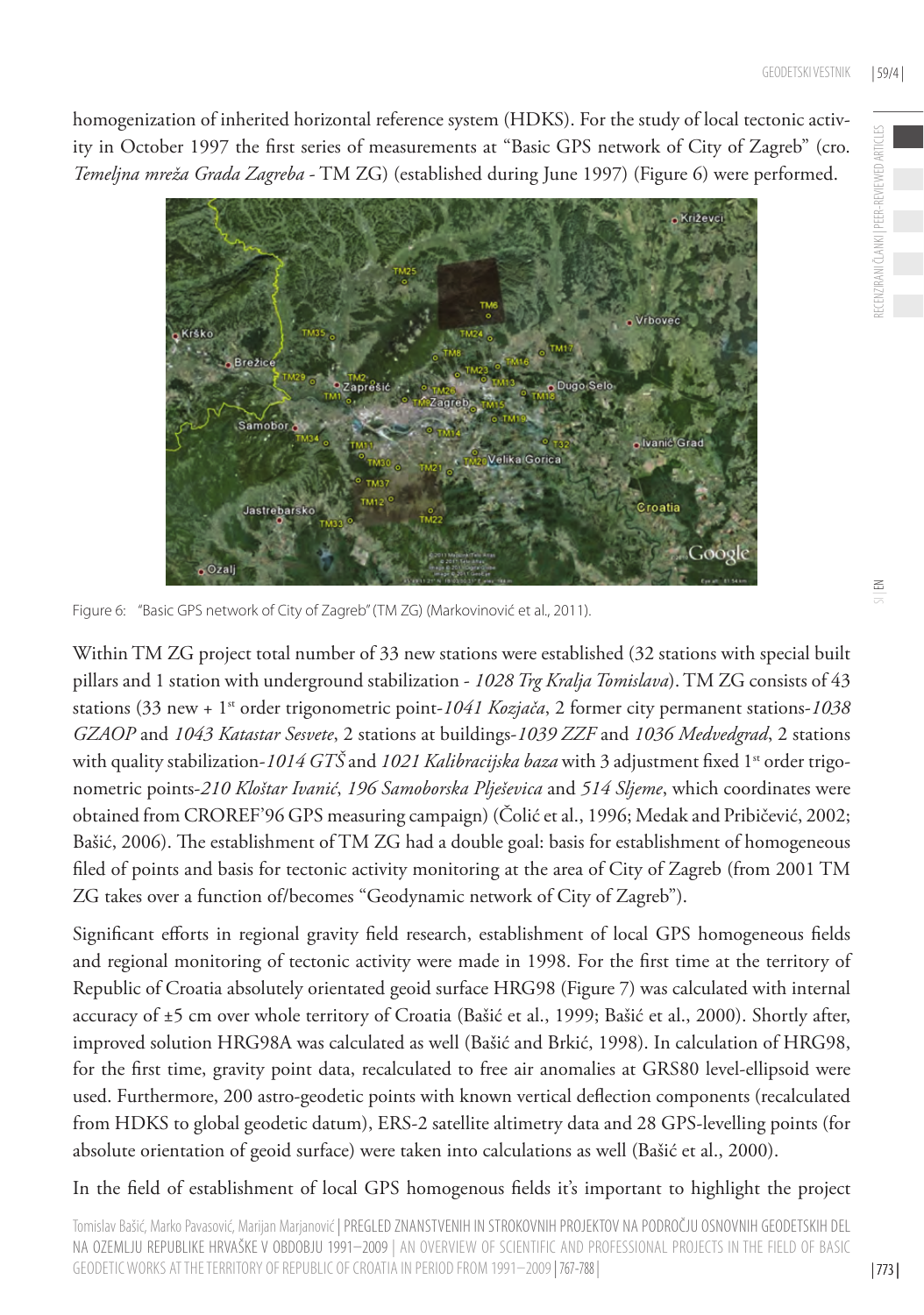"Establishment of GPS homogeneous field of points of City of Zagreb". Whole project was divided in eastern and western part (Bašić, 2006). Measurements were taken in period from February to December 1998 at 4128 new established points. In September 1998 CRODYN project was continued with third measuring campaign - CRODYN'98 (Altiner et al., 2006) with GPS observations at 34 stations. Second part of UNIGRACE project in Croatia was conducted during 1999 and 2000 and included absolute gravity measurements at absolute gravity stations *Dubrovnik* and *Osijek* using *FG5-206* and *FG5-101* absolute gravimeters (Medak et al., 2001; Bašić and Markovinović, 2002). After UNIGRACE project, Republic of Croatia has established "Zero-order gravity network" (Figure 7).



Figure 7: HRG98 geoid model in meters (left) (Bašić et al., 2000) and "Basic gravimetric network of Republic of Croatia" (right) (Bašić and Markovinović, 2002).

In October 2000 Republic of Croatia was included in IGS network of permanent GPS stations with stations *Osijek* (DOMES No. 11901M001) and *Dubrovnik* (DOMES No. 11901M002). Initial coordinates of both stations are obtained from two micro-geodetic networks with adjustment fixed points included in CROREF'96 (for Osijek: *Valpovo*, *Tvrđa Osijek* and *Gradište*; for Dubrovnik: *Dubrovnik-tide gauge* and *Ilin Vrh*) (Medak and Pribičević, 2001).

During 2000 several important project regarding to national Croatian geodetic datums were performed. In January 2000 Croatian State Geodetic Administration (CSGA) and Faculty of Geodesy - University of Zagreb (GEOF UNIZG) signed a contract of project "Geodetic and Cartographic Datum of Republic of Croatia" with special contract addition "Suggestion of official geodetic datums of Republic of Croatia". For the preparation of this study, scientists from GEOF UNIZG were engaged: for horizontal and gravimetric datum - *Prof. dr. sc. Tomislav Bašić*, for height datum - *late Prof. dr. sc. Ladislav Feil* and for cartographic projections - *Prof. dr. sc. Miljenko Lapaine*. The analysis of inherited horizontal datum (HDKS) indicated to inhomogeneity of 1st order trigonometric network (1-2 m at state level, few dm at county levels and ~10 cm at city level), caused by separate adjustment of 7 blocks (Figure 8). For the first time, transformation parameters for the territory of Republic of Croatia between inherited horizontal

| 774 |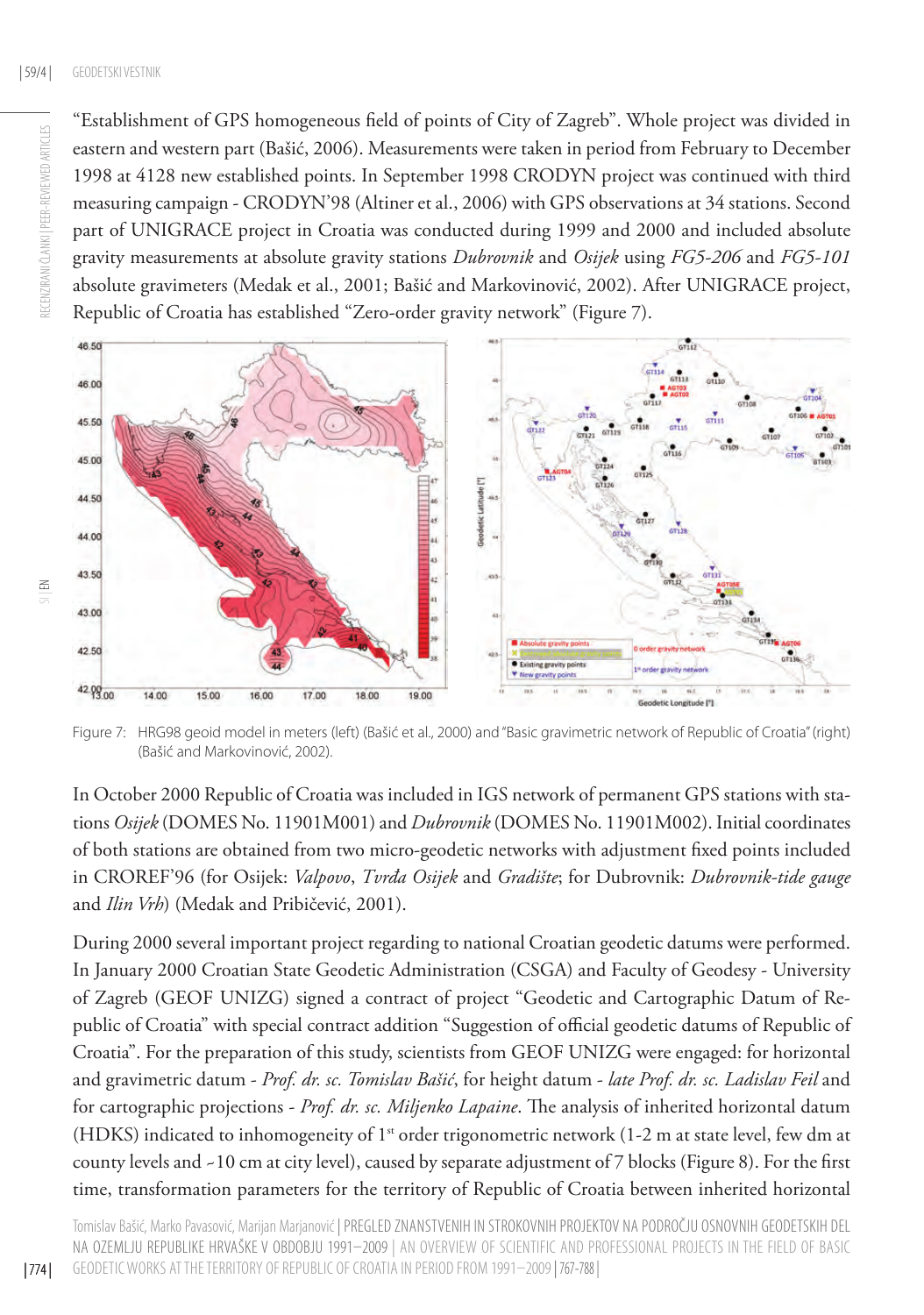**VIEWED** 

datum (HDKS) and European Terrestrial Reference System 1989 (ETRS89) based on 120 identical points were computed. Height transformation was ensured using HRG98 geoid model with 3D transformation accuracy of *±0.873 m* over the territory of Croatia (Bašić et al., 2000; Bašić and Bačić, 2000). The final result of this project was suggestion that the solution of CROREF'96 GPS measuring campaign in epoch 1996.7 would be a realization of ETRS89 for the territory of Croatia with GRS80 level-ellipsoid as mathematical approximation of Earth's shape. Parallel with the end of this project, works towards new geoid solution - HRG2000 (Figure 8) have started.



Figure 8: Inhomogeneity of 1<sup>st</sup> order trigonometric network (left) (Bašić et al., 2000) and HRG2000 geoid model in meters (right) (Bašić, 2001).

Absolute orientation of HRG2000 surface was obtained by 138 GPS-levelling points which was significant effort due to HRG98. Internal accuracy of HRG2000 is from *±1-2 cm* for the most of Croatian territory to *±5 cm* at edge border areas (Bašić, 2001).

In period from June to December 2000 within the GEOF UNIZG project for CSGA "The study and suggestion of new gravity network of Republic of Croatia" (Bašić et al., 2001) revision of 1<sup>st</sup> order gravity network of former Yugoslavia which covers the territory of Croatia was made. From 84 so called major gravimetric points of former Republic, 35 were found while 45 were destroyed. Developed proposal of new Croatian gravimetric network included: "Zero-order gravity network of Republic of Croatia" - consists of 6 UNIGRACE absolute gravity stations (AGT) which together with "1st order gravity network of Republic of Croatia" (25 stations from former 1<sup>st</sup> order gravity network of Yugoslavia + 11 new stations) forms "Basic gravimetric network of Republic of Croatia" (Figure 7). Also, besides proposal of new Croatian gravimetric network, "Gravimetric calibration base of Republic of Croatia" was proposed as well. It consists of 8 stations: absolute gravity station-AGT03 (*Zagreb-Puntijarka*), GT117, GT118, GT125, GT127, GT130, GT132 (1<sup>st</sup> order gravimetric network stations-GTs) and absolute gravity station-AGT05/AGT05E (*Makarska/Malakološki muzej*).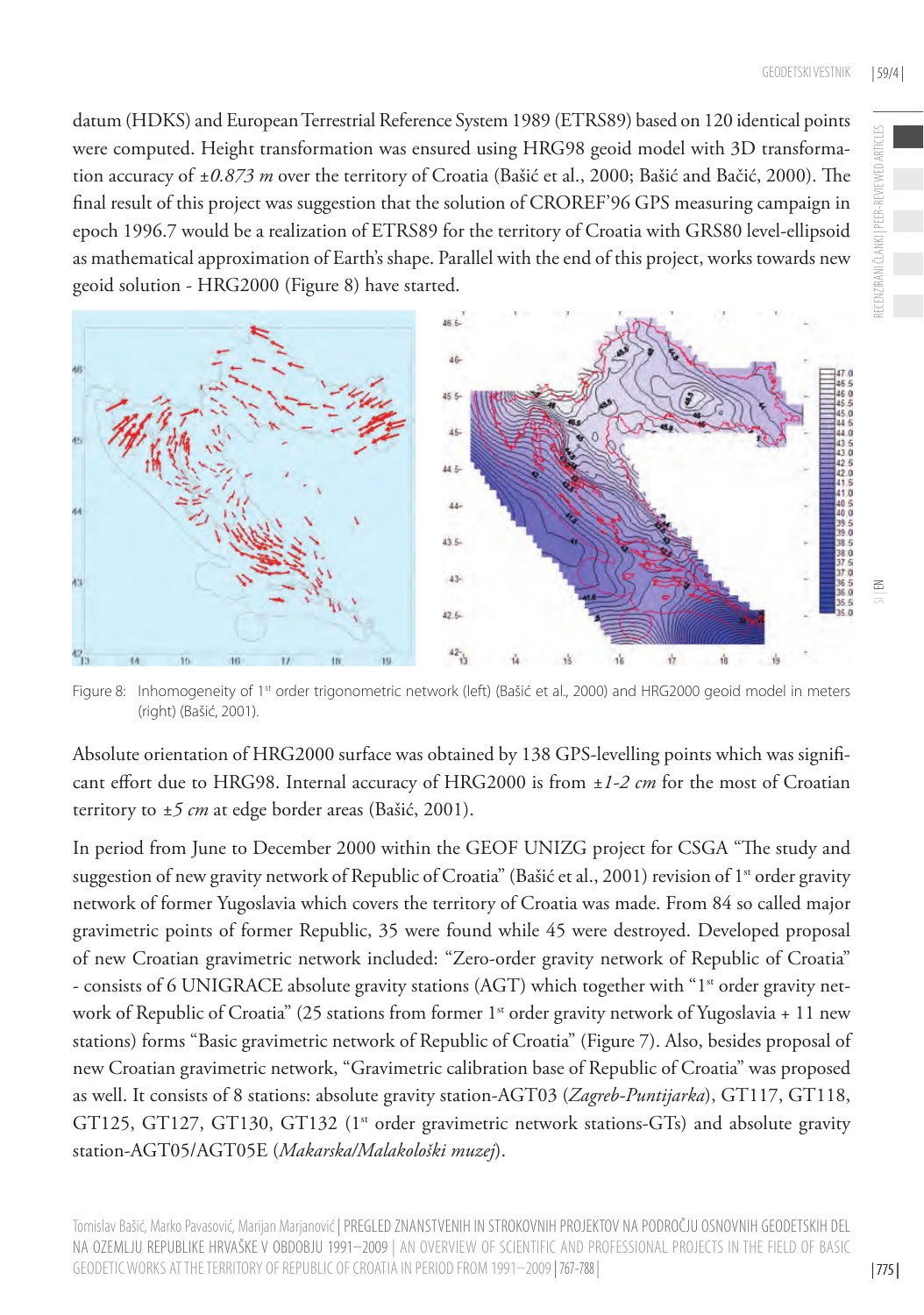In 2001, a significant role in the area of basic surveying work played the results of the project "Development of service programs for usage of Croatian official geoid data and coordinate transformation between HDKS and ETRS89" (Bašić et al., 2002b). Within the mentioned project computer programs IHRG2000 and DAT\_ABMO were developed. IHRG2000 (cro. *Interpolacija Hrvatski geoid 2000*) is computer program with purpose of interpolation (bilinear or spline) of HRG2000 geoid surface for an arbitrary point in area of model calculation DAT\_ABMO (cro. *Datumska transformacija Altamimi Boucher model*) is computer program for coordinate transformation between HDKS and ETRS89.

#### **2.1 DAT\_ABMO - coordinate transformation program**

DAT\_ABMO is coordinate transformation program which included the usage of several sets of transformation parameters (Helmert's 7-parameters) for transformation between inherited horizontal reference system of Croatia (HDKS) and global reference system based on GRS80 (mostly ETRS89), that is its realization previously transformed from ITRFyy (datum of actual precise GPS ephemeris) for current epoch of measurements and moved to epoch 1989.0 using NNR-NUVEL-1A global velocity model of Eurasian tectonic plate. Sets of transformation parameters included in DAT\_ABMO are (Bašić et al., 2002b; Šljivarić, 2010): set of unique parameters for the whole territory of Croatia with and without geoid model (Bašić et al., 2000; Bašić and Bačić, 2000), parameters for 7 blocks (2<sup>nd</sup>, 5<sup>th</sup>, 6<sup>th</sup>, 14<sup>th</sup>, 22<sup>nd</sup>, 23<sup>rd</sup>, and 25<sup>th</sup>) of Austrian-Hungarian 1<sup>st</sup> order trigonometric network, transformation parameters for Croatian counties according to territorial-administrative structure from the end of  $20<sup>th</sup>$  century, parameters at city levels for homogeneous GPS fields of cities and official EUREF transformation parameters from ITRF94, ITRF96, ITRF97 and ITRF2000 to ETRS89. Complete practical transformation from ETRS89 to HDKS was ensured using two computer programs: DAT\_ABMO and IHRG2000. Most of surveyors used DAT\_ABMO for transformation of GPS measurements in HDKS that is in former official cadastral documentation. As HDKS is compound coordinate reference system with height component determined in HVRS1875, ellipsoidal height obtained from GPS measurements had to be reduced for geoid undulation (GPS levelling) interpolated from HRG2000 (based on HVRS1875 and implemented in IHRG2000) so that accurate transformation procedure to HDKS could be performed.

The results in article Marjanović and Bačić (2001) would mark all future basic geodetic works in Croatia with use of GPS technology. In mentioned article combined solution of CROSLO'94, CROREF'95 and CROREF'96 GPS measuring campaigns for 78 points of 1<sup>st</sup> order trigonometric network that later would be a basis for realization of new Croatian terrestrial reference system ("Basic GPS network of Republic of Croatia" or "1<sup>st</sup> order GPS network of Republic of Croatia") is given. During November and December 2001 CSGA continued the project of "10-km GPS network" with measurements in 3 separate blocks: Task A - covered the eastern part of Croatia (*Podunavlje*), Task B - covered the area of *Primorje* and *Northern Dalmatia* and Task C - covered the area of *Southern Dalmatia*, with 417 new established points (Figure 9), 123 existing trigonometric points and 26 reference points with coordinates in ITRF96 (e1995.55) (Bašić et al., 2002a). In June 2001 GEOF UNIZG delivered to CSGA expert studies on geodetic and cartographic datums, reviewed by foreign experts: *E. Brockmann* (Swisstopo, Switzerland), *B.-G. Harsson* (Kartverket, Norway) and *J. Ihde* (BKG, Germany). Also in June 2001 Croatia was included in CEGRN'2001 GPS measuring campaign with CERGOP-2 stations *Brusnik*

Tomislav Bašić, Marko Pavasović, Marijan Marjanović | PREGLED ZNANSTVENIH IN STROKOVNIH PROJEKTOV NA PODROČJU OSNOVNIH GEODETSKIH DEL NA OZEMLJU REPUBLIKE HRVAŠKE V OBDOBJU 1991–2009 | AN OVERVIEW OF SCIENTIFIC AND PROFESSIONAL PROJECTS IN THE FIELD OF BASIC GEODETIC WORKS AT THE TERRITORY OF REPUBLIC OF CROATIA IN PERIOD FROM 1991–2009 |767-788 |

| 776 |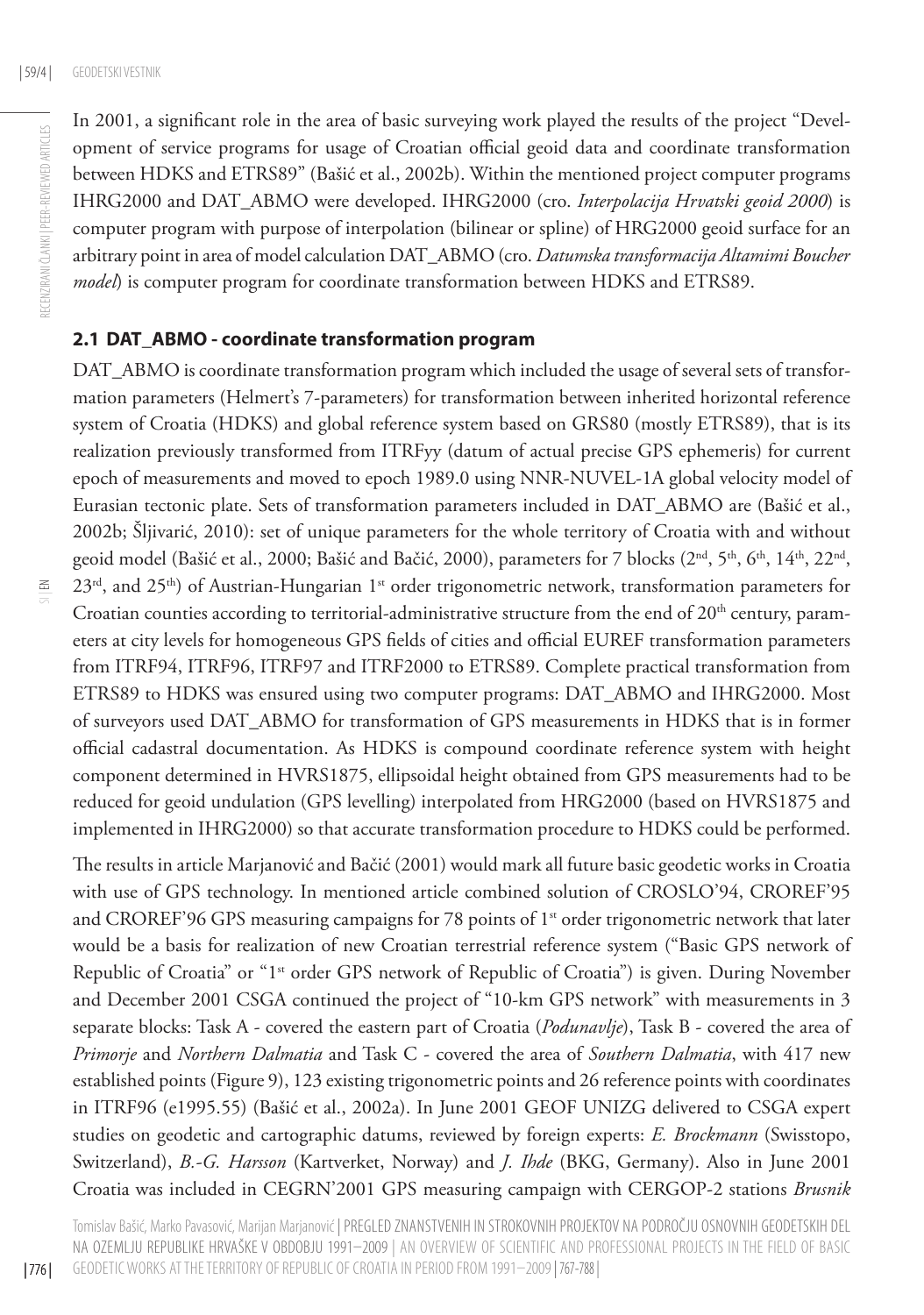RECENZIRANI ČLANKI | PEER-REVIEWED ARTICLES

**IEWED** 

 $\leq$ 

# and *Hvar Observatory*, IGS stations *Dubrovnik* and *Osijek* and permanent GPS stations *Zagreb-GZAOP* and *Pula* (Solarić M., 2004).

In July 2002 GEOF UNIZG and CSGA signed a contract on project "Unique adjustment of 10-km GPS network of Republic of Croatia" (Bašić et al., 2002a). Within this project the adjustment of all 6 blocks of network established in 1997 and 2001 using 63 reference stations (with coordinates in ITRF96, e1999.6) was performed. Selected reference points (63) were part of combined solution from Marjanović and Bačić (2001). Unified GPS network counted 1054 stations ("2<sup>nd</sup> order GPS network"): 798 new points of homogeneous field (HP), 193 trigonometric points of homogeneous field (TP) and 63 stations of reference field (RP) (Figure 9).



Figure 9: Part of "10-km GPS network" established in 2001 (left) and complete "10-km GPS network" (1054 points) (right) (Bašić et al., 2002a).

The analysis of obtained 3D accuracy after the unique adjustment of "10-km GPS network" showed that: 945 points (93.01%) had standard deviation less than 3 cm, 44 points (4.33%) had standard deviation larger than 3 cm but less than 4 cm, 17 points (1.67%) had standard deviation larger than 4 cm but less than 5 cm and 10 points (1.00%) had standard deviation larger than 5 cm, that is total of 71 points had standard deviation larger than 3 cm (Bašić et al., 2002a). Since HRG2000 geoid model was available, new unique set of transformation parameters for transformation between HDKS and ETRS89 using 241 identical points were computed. With 3D accuracy of *±0.820 m* this solution was an improvement to one from Bašić et al. (2000), Bašić and Bačić (2000).

In period from June to August 2003 within the project "Basic gravimetric network of Republic of Croatia" (Bašić et al., 2004a) zero-series of relative gravimetric measurements on "Basic gravimetric network of Republic of Croatia" (defined by former project from 2001 "The study and suggestion of new gravimetric network of Republic of Croatia") were performed. Measurements were performed using *Scintrex CG-5 AUTOGRAV* and with two *Scintex CG-3M* relative gravimeters at 42 locations. For gravimetric datum definition (due to IGSN71) absolute gravity values at 4 absolute gravity stations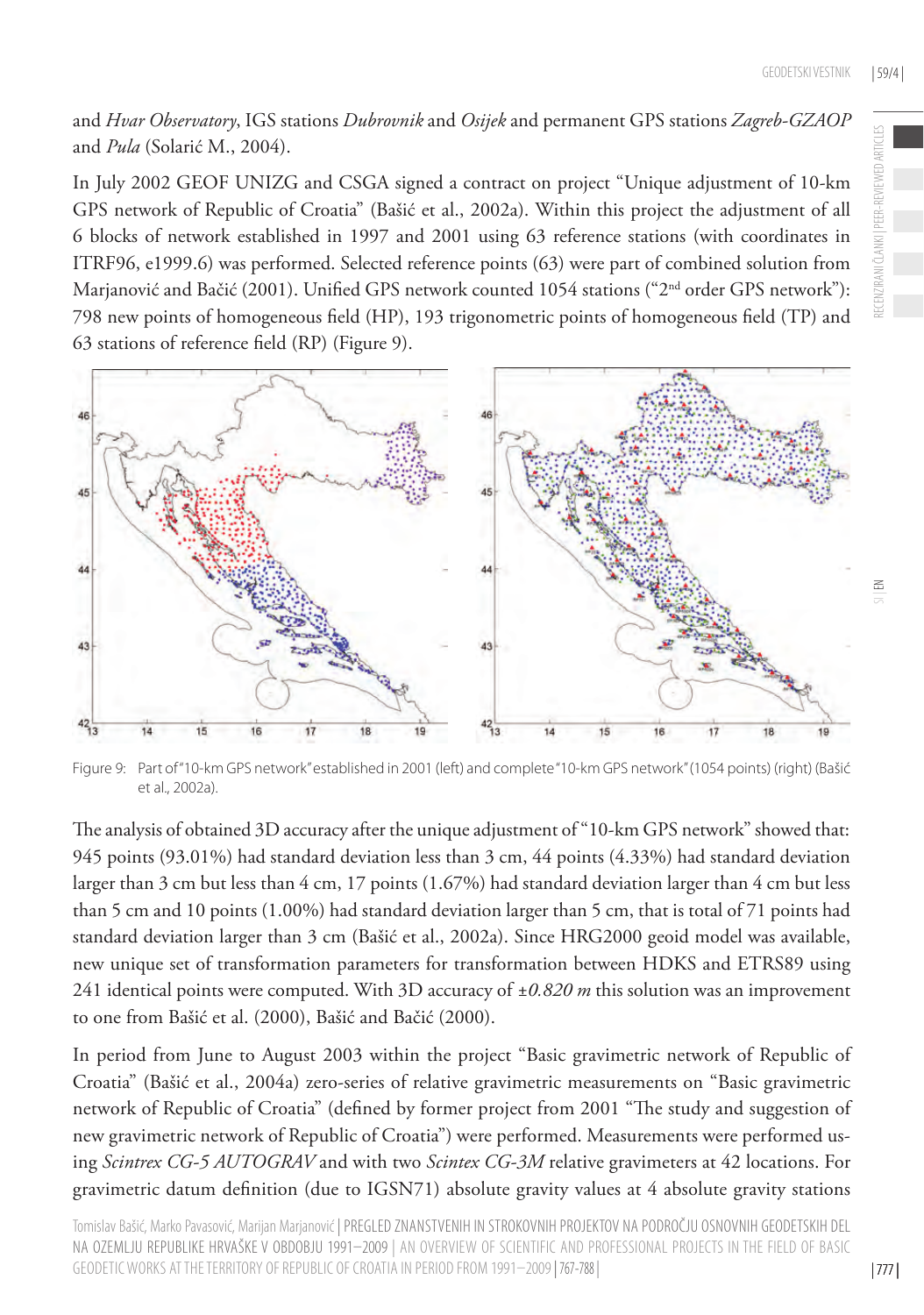(AGT) were taken into consideration (AGT01-*Osijek*, AGT03-*Zagreb-Puntijarska*, AGT04-*Pula* and AGT06-*Dubrovnik*). During gravity measurements it was found that absolute gravimetric station in *Makarska* (AGT05) was destroyed so the measurements were performed at it eccentric station AGT05E (*Malakološki muzej*) (Figure 7). Within the project total amount of 30 000 km were traveled via personal vehicle. Horizontal calibration base was also a part of this project. It was realized from AGT03 to AGT05E with ∆j *≈ 2.6°* and ∆*g = 104.57∙10-5 ms-2*.

In 2003 CSGA requested three addition expert studies from GEOF UNIZG experts for the preparation of final documentation for the adoption of new geodetic datums and cartographic projections (Bašić, 2005b; Feil and Rožić, 2005; Lapaine, 2005).

#### **3 NEW OFFICIAL GEODETIC DATUMS OF REPUBLIC OF CROATIA**

Existing inhomogeneity of inherited horizontal datum (HDKS), state of preservation and the period of survey of 1<sup>st</sup> order gravimetric network of former Yugoslavia, unsatisfying accuracy criteria of precise levelling of high accuracy for APN and INVT, which are the basis for the definition of HVRS1875 and generally poor documentation of inherited reference systems as well as following the modern European trends were more than good reasons to introduce changes. On the proposal of the Working Group from University of Zagreb - Faculty of Geodesy (formed on request by CSGA), on 4th August 2008 the Government of Republic of Croatia brought "Decision on establishing new official geodetic datums and map projections of Republic of Croatia" (cro. *Odluka o utvrđivanju novih službenih geodetskih datuma i ravninskih kartografskih projekcija Republike Hrvatske*) (NN, 2004). According to Decision, Republic of Croatia has adopted a new horizontal reference system called "Croatian Terrestrial Reference System 1996" (cro. *Hrvatski terestrički referentni sustav 1996* - HTRS96), based on ETRS89 with GRS80 level-ellipsoid as a mathematical approximation of Earth's shape. The realization of HTRS96 (reference frame) represents the network of 78 permanently stabilized stations (Figure 10) with coordinates determined within combined solution of the GPS measuring campaigns: CROSLO'94 (ITRF96, e1994.4), CROREF'95 (ITRF96, e1995.7) and CROREF'96 (ITRF96, e1996.7) in mutual epoch of measurements 1995.55 (Marjanović and Bačić, 2001).

The new height datum of Republic of Croatia (based on same Decision) is realized with the network of 2<sup>nd</sup> High Accuracy Levelling (IINVT) which was stretched over the territory of former Yugoslavia (Figure 10). Levelling measurements on IINVT were performed in relatively short period from 1970 to 1973. Changes in IINVT network were related to extensions of INVT network along modern roads and railroads and inclusion of APN and INVT benchmarks at places of its overlapping (Rožić, 2001). Mean seal level was determined by measurements at 5 tide gauges at eastern shore of Adriatic Sea: *Koper* (Slovenija), *Rovinj*, *Bakar*, *Split* and *Dubrovnik* for period of 18.6 years and epoch defined on 1<sup>st</sup> July 1971 (e1971.5). MGI from Belgrade performed gravimetric measurements at only one part of IINVT network so the adapted height system was once again normal-orthometric. IINVT unlike APN and INVT matched the modern criteria of levelling oh high accuracy with reference probable error *u<sub>0</sub>* = ±*0.79 mm√km*. The framework of IINVT are 5 regularly distributed so called "funda-

Tomislav Bašić, Marko Pavasović, Marijan Marjanović | PREGLED ZNANSTVENIH IN STROKOVNIH PROJEKTOV NA PODROČJU OSNOVNIH GEODETSKIH DEL NA OZEMLJU REPUBLIKE HRVAŠKE V OBDOBJU 1991–2009 | AN OVERVIEW OF SCIENTIFIC AND PROFESSIONAL PROJECTS IN THE FIELD OF BASIC GEODETIC WORKS AT THE TERRITORY OF REPUBLIC OF CROATIA IN PERIOD FROM 1991–2009 |767-788 |

| 778 |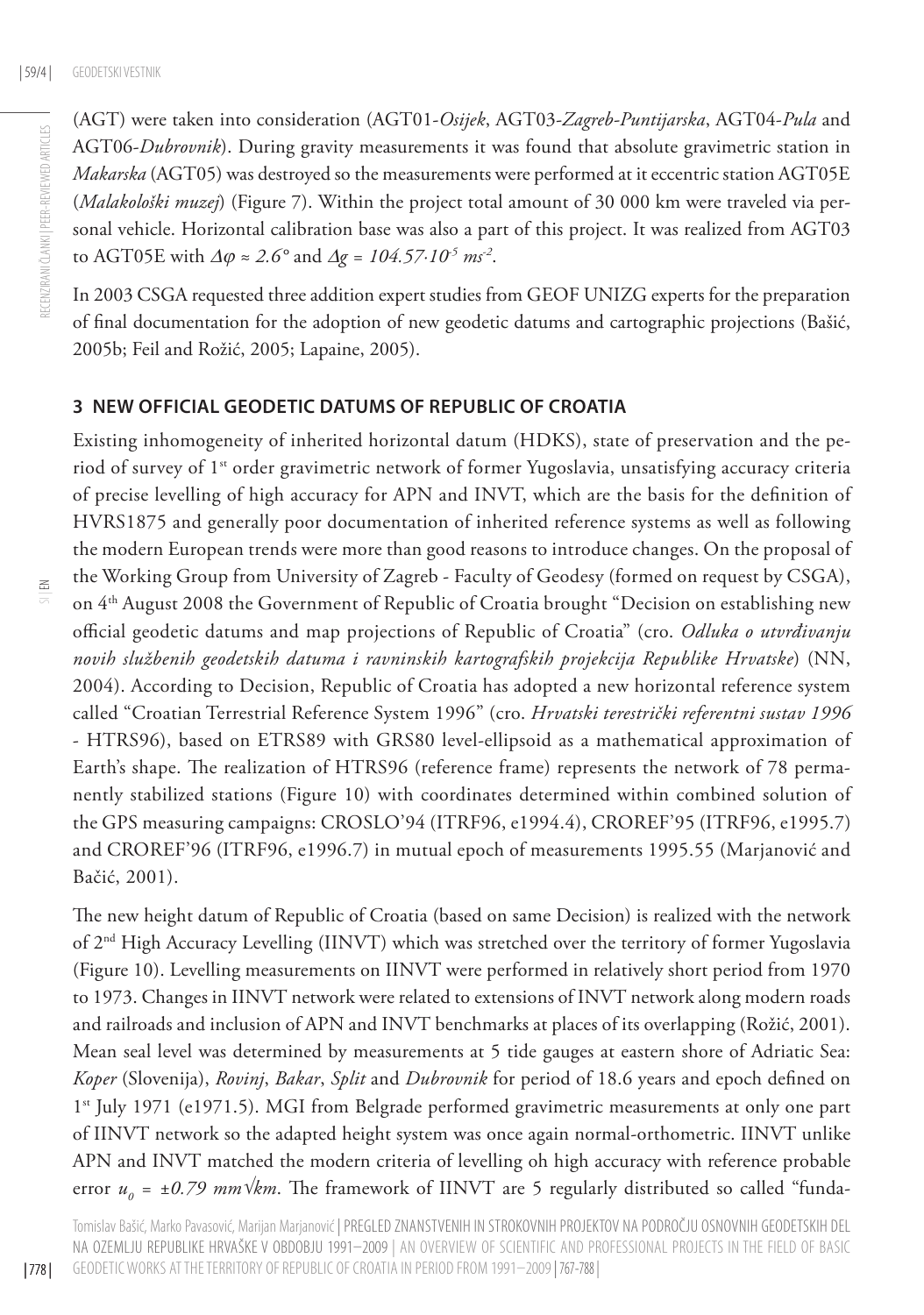mental benchmarks": *Koprivnica*, *Kostajnica*, *Knin*, *Otočac* and *Strizivojna* (Klak et al., 1995). The height system with mean seal level determined by 5 tide gauges and realized by IINVT benchmarks in epoch 1971.5 is called "Croatian Reference Height System 1971" (cro. *Hrvatski visinski referentni sustav 1971* - HVRS71).

Republic of Croatia also adopted new gravimetric datum based on IGSN71 and GRS80 normal gravity field. New gravimetric reference system is realized by "Basic gravimetric network of Republic of Croatia" (6 absolute gravity stations from "Zero-order gravimetric network of Republic of Croatia" and 36 gravity points of 1<sup>st</sup> order gravimetric network of Republic of Croatia") (Figure 7) with measured gravity values in summer 2003. New gravimetric reference system of Croatia is called "Croatian Gravimetric Reference System 2003" (cro. *Hrvatski gravimetrijski referentni sustav 2003* - HGRS03).



Figure 10: HTRS96 (left) (Marjanović and Bačić, 2001) and HVRS71 (right) (Rožić and Razumović, 2009).

According to mentioned Decision, Republic of Croatia has also adopted a new plane cartographic projection for cadaster and detail state topographic cartography - Transverse Mercator (TM). New cartographic projection is based on HTRS96 and unifies the territory of Republic of Croatia in one unique meridian projection zone with mean meridian defined at 16°30´ and mean meridian scale of 0.9999. According to ISO (2003) rectangular plane coordinates marks *y*, *x* (from inherited Gauss-Krüger projection) are changed to *E* (easting) and *N* (northing). False easting constant remains the same like within inherited projection (500 000 m). Reference mark of the new projection coordinate system is HR\_ETRS89/TM, while an alias is coordinated with the new horizontal reference system - HTRS96/TM. Practical mathematical formulas for conversion from ellipsoidal to plane coordinates are the same as ones for inherited cartographic projection with some changes in notation (Lapaine and Tutić, 2007).

The final deadline for implementation and official usage of new Croatian geodetic datums was  $1<sup>st</sup>$  January 2010.

Tomislav Bašić, Marko Pavasović, Marijan Marjanović | PREGLED ZNANSTVENIH IN STROKOVNIH PROJEKTOV NA PODROČJU OSNOVNIH GEODETSKIH DEL NA OZEMLJU REPUBLIKE HRVAŠKE V OBDOBJU 1991–2009 | AN OVERVIEW OF SCIENTIFIC AND PROFESSIONAL PROJECTS IN THE FIELD OF BASIC GEODETIC WORKS AT THE TERRITORY OF REPUBLIC OF CROATIA IN PERIOD FROM 1991–2009 |767-788 |

RECENZIRANI ČLANKI | PEER-REVIEWED ARTICLES

ANKI PEER-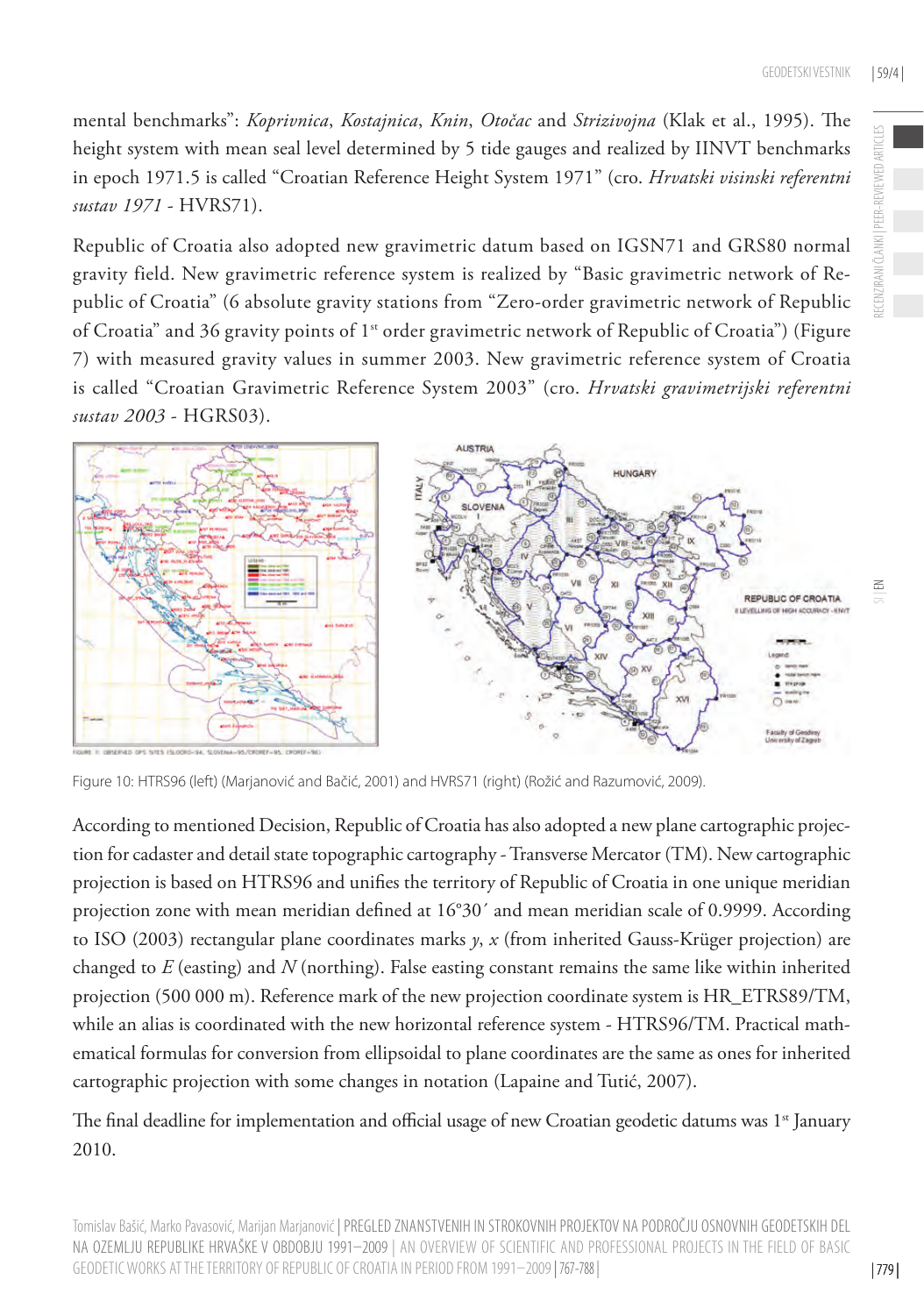#### **4 CHRONOLOGY OF STATE SURVEY IN CROATIA FROM 2004 TO 2009**

In July 2003 CSGA and GEOF UNIZG signed a contract on project "Project and stabilization of micro-gravimetric networks at five absolute gravity stations (Bašić et al., 2006b). The purpose of microgravimetric networks is preservation of absolute gravity stations. Project included stabilization of three eccentric points for each absolute gravity station of "Zero-order gravimetric network of Republic of Croatia" except for AGT02 (*Zagreb-Maksimir*) and AGT03 (*Zagreb-Puntijarka*). For those two stations total of three eccentric points were stabilized because it nearness. Eccentric points are distanced 0.5-5 km from AGTs. According to criteria, the differences between gravimetric measurements at two eccentric points should not be larger than 2*∙10<sup>-4</sup> ms<sup>-2</sup>* while locations should be geologically and hidrologically stable. Project also included the connection of eccentric points to "10-km GPS network" (for position determination) and to IINVT (for height component determination). Project was delivered in September 2004.

After the unique adjustment of "10-km GPS network" it was logical to fit "GPS network of City of Zagreb" into HDKS. Therefore in April 2004 Institute for Cadastre and Geodetic Affairs of City of Zagreb and GEOF UNIZG signed a contract on project "Geodetic-geodynamic study of area of City of Zagreb" with special subproject "The matching of GPS network of City of Zagreb into HDKS" (Bašić, 2006). Within this project readjustment of TM ZG in HTRS96 was made. Also the readjustment of eastern and western part of GPS homogeneous field of points of City of Zagreb was made as well. Comparison of new adjustment with previous one from 1998 indicated to large number of bad optimized vectors in adjustment from 1998. The new adjustment of TM ZG showed that due to time shift of adjustment fixed coordinates, the whole network suffered a few mm of position translation and height shift of -2 cm. Transformation from HTRS96 (that is ETRS89) to HDKS was ensured by transformation parameters, which were calculated according to 90 identical points in both systems. Spatial (3D) accuracy of calculation of transformation parameters was *±12.0 cm* and thanks to HRG2000 geoid model, height transformation accuracy was *±1.0 cm*.

In May 2005 CSGA, Institute for Cadastre and Geodetic Affairs of City of Zagreb and GEOF UNIZG signed a contract on project "Design and establishment of 2<sup>nd</sup> order gravimetric network of City of Zagreb and gravimetric survey of micro-gravimetric networks of absolute gravity stations" (Bašić et al., 2006c). Within the project 2nd order gravimetric network for the whole territory of Croatia was designed. Designed 2<sup>nd</sup> order gravimetric network of Croatia was planned to be connected to: "10-km GPS network" for position determination, IINVT benchmarks (HVRS71) for height determination and "Basic gravimetric network of Republic of Croatia" for relative gravity measurements. Within the part of project financed by Institute for Cadastre and Geodetic Affairs of City of Zagreb, 2<sup>nd</sup> order gravimetric network of City of Zagreb (which is based on TM ZG and nearby points of "10-km GPS network") relative gravimetric and levelling measurements were performed. Gravimetric measurements were performed on total of 34 locations (33 stations of TM ZG and 1 station of 1<sup>st</sup> order gravimetric network of former Yugoslavia) (Figure 11) with connection to "Zero-order gravimetric network of Republic of Croatia" at AGT02 and AGT03 for network datum definition (IGSN71). Precise levelling measurements were performed on total

Tomislav Bašić, Marko Pavasović, Marijan Marjanović | PREGLED ZNANSTVENIH IN STROKOVNIH PROJEKTOV NA PODROČJU OSNOVNIH GEODETSKIH DEL NA OZEMLJU REPUBLIKE HRVAŠKE V OBDOBJU 1991–2009 | AN OVERVIEW OF SCIENTIFIC AND PROFESSIONAL PROJECTS IN THE FIELD OF BASIC GEODETIC WORKS AT THE TERRITORY OF REPUBLIC OF CROATIA IN PERIOD FROM 1991–2009 |767-788 |

| 780 |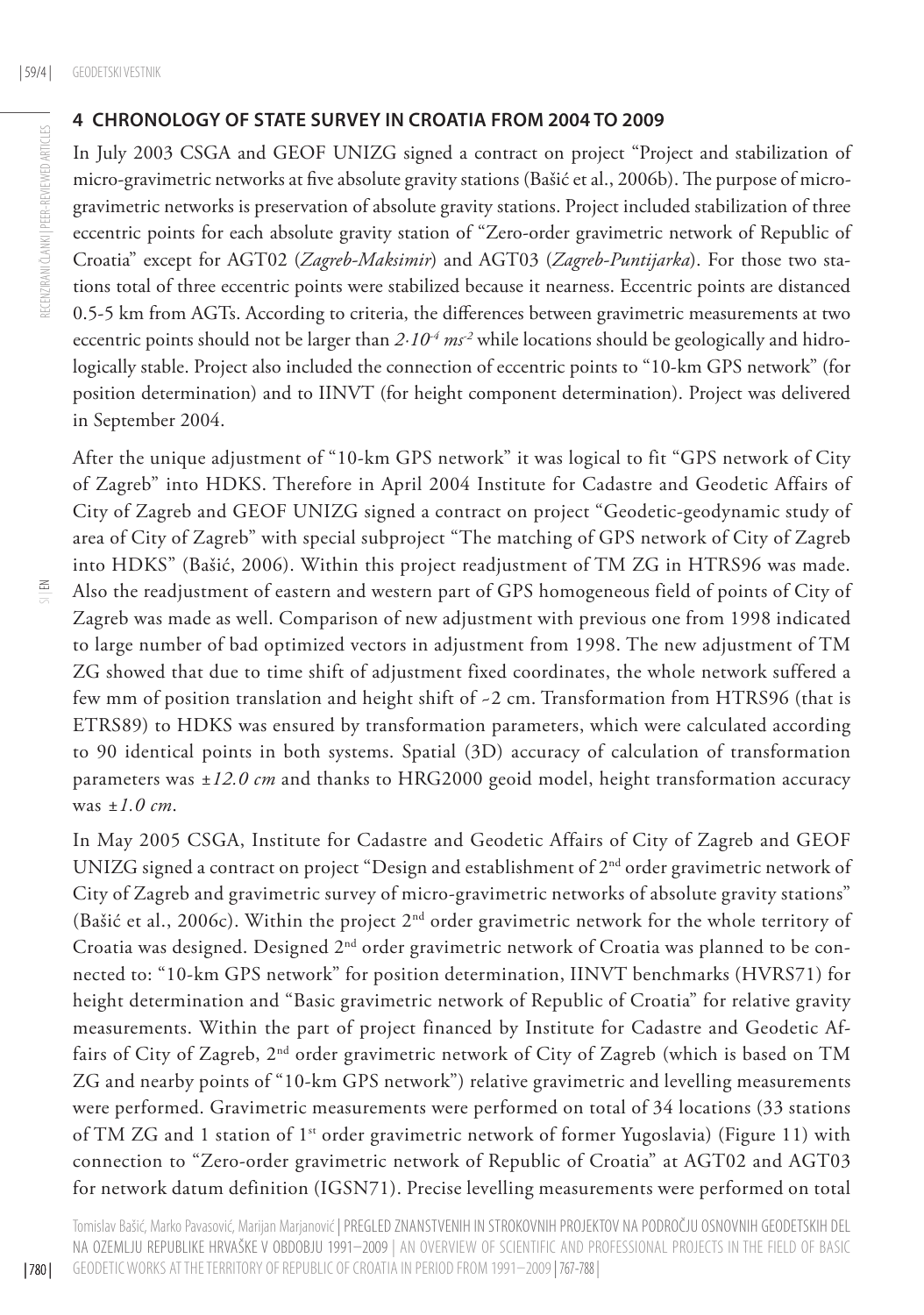of 39 locations (34 + AGT02, AGT03 and their eccentric points) with connection to IINVT benchmarks: FR3020, R109, R2077, R19774 and R5968 with total length of all sides in levelling figures (20) of 794.9 km (Figure 11). Mean standard deviation of adjusted levelling measurements of 1.32 cm and for gravimetric measurements *2.45∙10-8 ms-2* indicate to high reliability of performed measurements.

In November 2005 and April 2006 relative gravimetric and precise levelling measurements were performed on 4 established micro-gravimetric networks (total of 12 points), defined within the project "Design and stabilization of micro-gravimetric networks at five absolute gravimetric stations- $1<sup>st</sup>$  phase" (Bašić et al., 2006d).

In September 2005 CSGA, within joint collaboration of CSGA, Surveying and Mapping Authority of the Republic of Slovenia and Federal Geodetic Administration of Bosnia and Herzegovina measurements in CROREF'05 GPS measuring campaign were performed. Measurements were obtained in two 24h sessions at total of 40 locations: 28 in Croatia, 7 in Slovenia and 5 in Bosnia and Herzegovina. In adjustment procedure, 5 IGS stations were used (4 fixed and 5 control stations) (Marjanović et al., 2006). Accuracy (RMS), obtained from repeated daily solutions of *±0.6 mm* (N), ±*0.7 mm* (E) and *±2.8 mm* (U) indicate to high quality of performed measurements. Comparison with combined solution of CRO/94/95/96 from Marjanović and Bačić (2001) in ETRS89 (*±12.0 mm* for position and *±9.3 mm* for height) indicated to possibility of bad stabilizations of observed stations and to differences between ITRF96 and ITRF2000 realizations (in which CRO/94/95/96 and CROREF'95 were adjusted) and between used velocity models NNR-NUVEL-1A and ITRF2000 as well.

After the adoption of new geodetic datums, established GPS homogeneous fields of following cities (in period from 1996 to 2001) were needed to be homogenized and fitted into new horizontal reference system: *Karlovac*, *Varaždin*, *Čakovec-Nedelišće*, *Prelog*, *Sisak*, *Velika Gorica*, *Samobor*, *Krapina*, *Zabok*, *Križevci*, *Koprovnica*, *Orahovica*, *Đakovo*, *Našice*, *Osijek-Ivanovac*, *Split*, *Plitvička jezera*, *Kanal Dunav-Sava* and *Babina Greda*. GPS homogeneous fields of following cities count total of 8330 stations (Bašić et al., 2006e). Homogenization is done by readjustment of GPS homogeneous fields of cities fixing the reference stations of combined solution for realization of HTRS96 from Marjanović and Bačić (2001) and by fixing points of "10-km GPS network". Coordinates of adjustment fixed stations were previously transformed to ITRF96 in mean epoch of measurements 2000.5 using DAT\_ABMO transformation model.

During April 2005 Republic of Croatia was included in EUVN\_DA project by widening of existing EUVN network (8 stations) from 1997 with 12 (Figure 11) additional stations (Grgić et al., 2006).

New established stations were connected to HVRS71, UELN and HGRS03. Station coordinates were determined due to ITRF2000 (e2005.34) with 4 IGS (GRAZ, MATE, ZIMM and WTZR) adjustment fixed stations and later transformed to ETRS89 using DAT\_ABMO transformation model.

Also in April 2005, CSGA and GEOF UNIZG signed a contract on project "Development of unique transformation model-HTRS96/HDKS" (Bašić et al., 2006a). Main goal of this project was to develop a unique transformation model between inherited (HDKS) and new adopted horizontal reference  $\leq$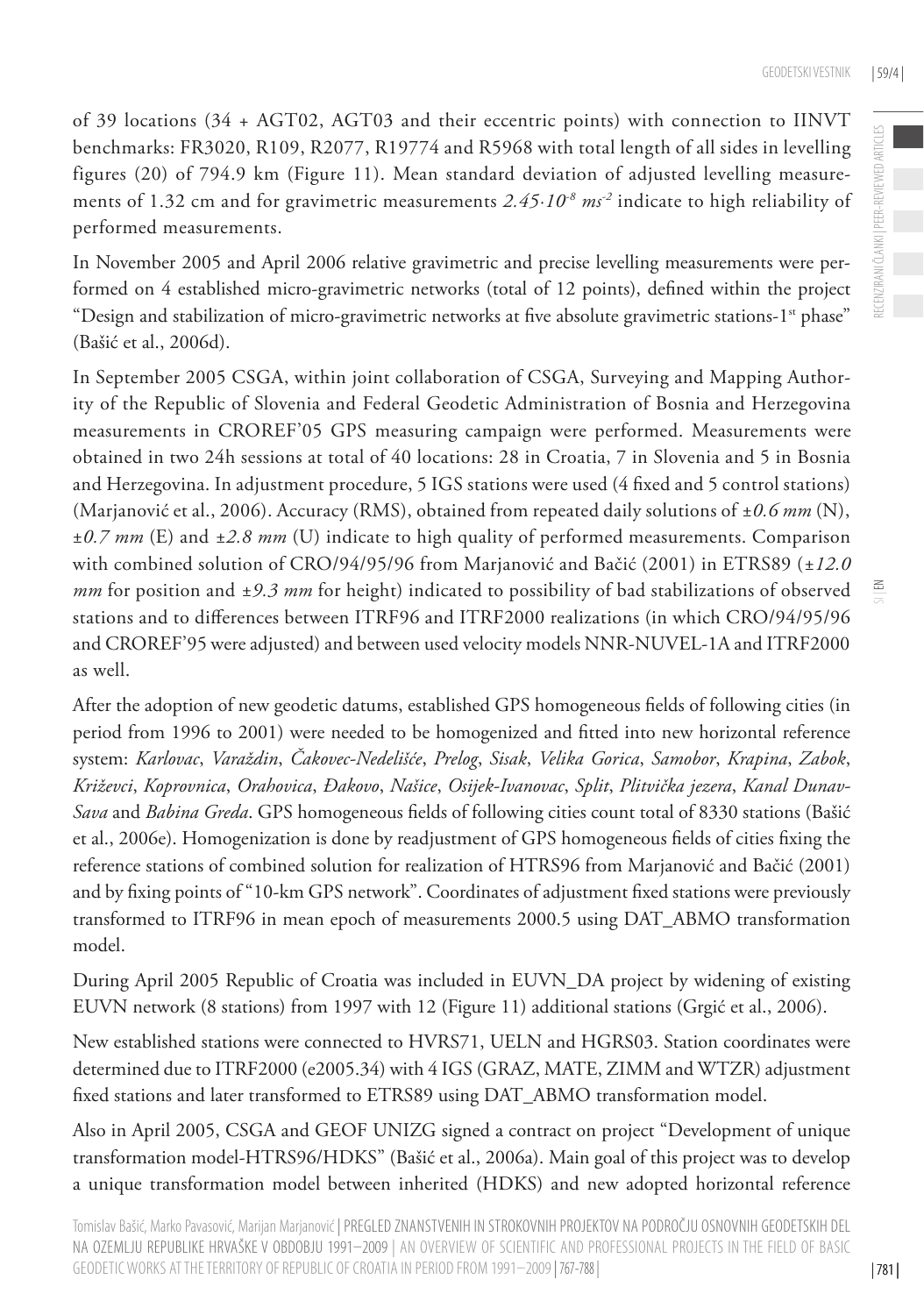RECENZIRANI ČLANKI I PEER-REVIEWED ARTICLES RECENZIRANI ČLANKI | PEER-REVIEWED ARTICLES

system (HTRS96) with accuracy better than 15 cm in all components and to implement it in a proper software solution.



## **4.1 T7D2006 transformation model**

Fig.4 Fig.3

The project "Development of unique transformation model-HTRS96/HDKS" (Bašić et al., 2006a) resulted with first grid transformation model in Croatia called "T7D" (T-transformation, 7-parameter, D-distortion). This model was a result of detail analysis of series of transformation model of European and worldwide countries. T7D consists of unique (Helmert's) 7-parameter 3D transformation HDKS  $\Leftrightarrow$  HTRS96 for the whole territory of Croatia and distortion model calculated on the basis of 1780 identical points in both systems (Figure 12). Distortion model was calculated in 60˝×90˝ grid by LSC method with usage of empiric covariance function for every coordinate component - plane projection coordinates in N-S and E-W direction and for height component in HVRS1875 with usage of HRG2000 geoid model. Unique transformation parameters for the whole territory of Croatia ensure horizontal (2D) transformation accuracy of *±71 cm* that is spatial (3D) of *±74 cm*. Horizontal transformation accuracy of T7 transformation once again pointed out to existing inhomogeneity of  $1<sup>st</sup>$  order triangulation network of Austrian-Hungarian Monarchy (Figure 12).

After the prediction of distortion component in HDKS and inclusion of height discrepancy between HVRS1875 and HVRS71 (calculates on the basis of 5000 identical benchmarks in both systems), created unique transformation model T7D2006 ensured horizontal (2D) transformation accuracy of *±5 cm*, that is spatial (3D) of *±7 cm*. T7D2006 transformation model was integrated in official Croatian coordinate transformation software "T7D".

Significant work in field of state survey were performed by former Croatian Geodetic Institute (CGI) in period from 2007 to 2008. From the end of February to the end of April 2007 GNSS measurements were performed on "Basic gravimetric network of Republic of Croatia" with purpose of coordinate and

| 782 |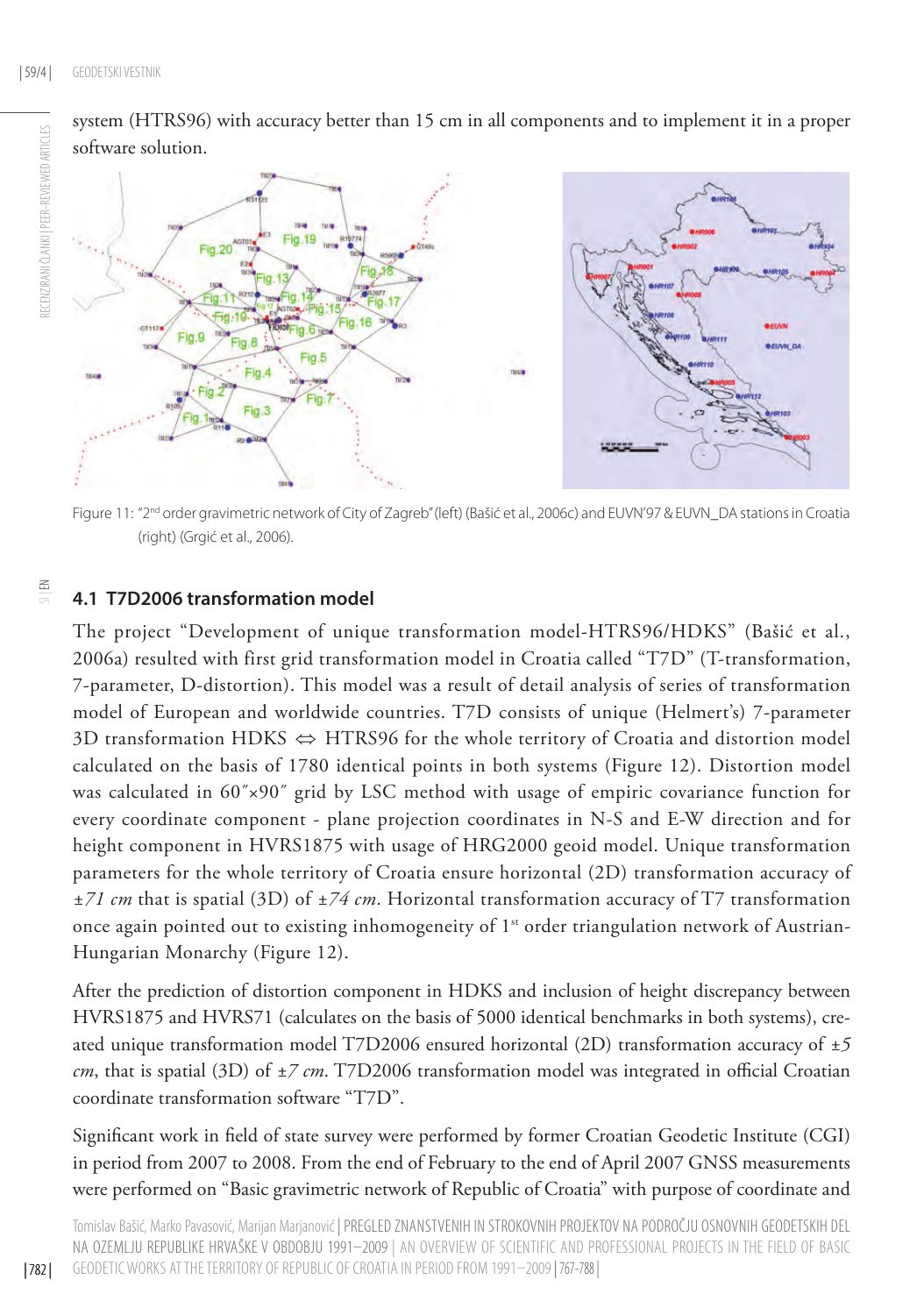RECENZIRANI ČLANKI | PEER-REVIEWED ARTICLES

 $\leq$ 

height determination. GNSS measurements were adjusted in ITRF2005 realization (e2005.24). Height determination was performed by precise levelling measurements to existing benchmarks of IINVT. Coordinate transformation to HDKS and ETRS89 was performed using "T7D" transformation software (Grgić et al., 2007).



Figure 12: Distribution of 1780 identical points in HDKS and HTRS96 for creation of T7D2006 (left) and existing inhomogeneity of 1st order triangulation network of former A-U Monarchy after T7 transformation in 1780 points (right) (Bašić et al., 2006a).

In article Barišić et al. (2007) the project plan of "2nd order gravimetric network of Republic of Croatia" with 206 new stations and average density of 30 km was presented. Project also included re-observation of "Basic gravimetric network of Republic of Croatia" and densification of "1<sup>st</sup> order gravimetric network of Republic of Croatia" to land and islands. In September and October 2007 "Basic gravimetric network of Republic of Croatia" was extended to north Adriatic islands with total of 16 stations: 7 old and 9 new (Repanić et al., 2008). The extension of "Basic gravimetric network of Republic of Croatia" to islands withdrew the need for realization of HVRS71 at islands as well. For that purposes in November 2007 trigonometric levelling to island Rab was performed (Grgić et al., 2008a) as well as to islands Cres, Krk and Pag (Grgić et al., 2008b). In April 2008 first series of gravimetric measurements on "2nd order gravimetric network of Republic of Croatia" within "Pilot project Istra" at 15 new stabilized locations were performed (Barišić et al., 2008). CGI performed the extension of "Basic gravimetric network of Republic of Croatia" to middle south Adriatic islands. In September 2008 "Basic gravimetric network of Republic of Croatia" was extended with 5 new stations (2 at island Dugi otok, 1 at island Pašman, 1 at island Žirje and one at land in place Pakoštane) (Repanić et al., 2009) while in September 2009 "Basic gravimetric network of Republic of Croatia" was also extended with 9 new gravimetric stations: 2 at island Hvar, 1 at island Brač, 1 at island Vis, 1 at island Korčula, 1 at island Lastovo and 1 at island Mljet (Repanić et al., 2010).

The period of 18 years from 1991 to 2008 resulted with many projects and expert studies in the field of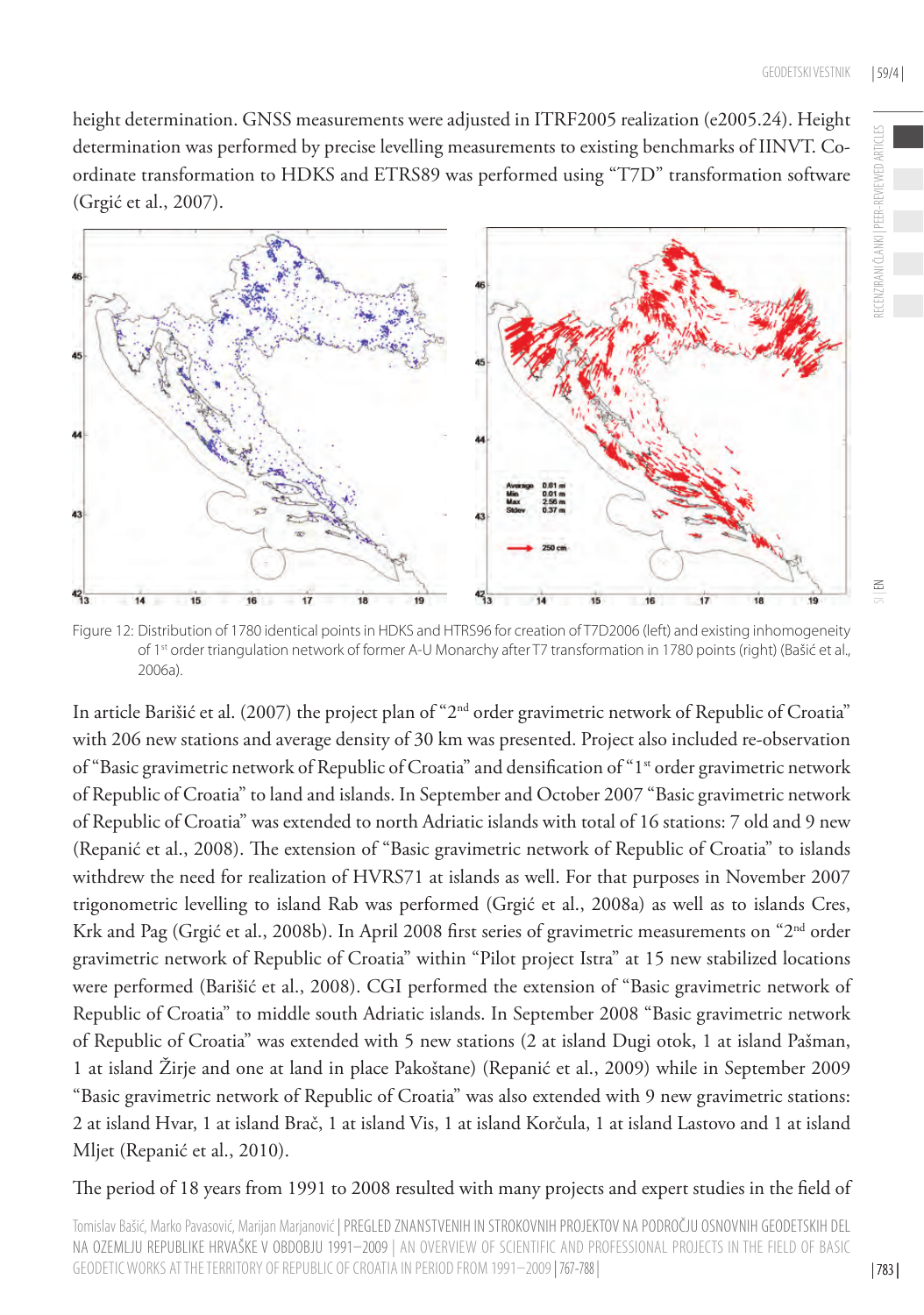$\leq$ 

basic geodetic works of Republic of Croatia. All results of pass projects and expertise brought the idea for one of the most important projects in the field of basic geodetic works of Republic of Croatia - "New geoid model of Republic of Croatia and improvement of T7D transformation model" (Bašić, 2009). The main reason for this project was the fact that T7D2006 transformation model was developed on the basis of relatively small amount of irregularly distributed points and that HRG2000 model was compliant with inherited height system HVRS1875. This project was started with the establishment of 500 GNSS-levelling points with geoid undulations determined in relation to HVRS71 by connecting GNSS-levelling points to the nearest benchmarks of IINVT with known heights in HVRS1875 and in HVRS71 while coordinates were determined using CROPOS real-time high-precise positioning service. From 500 GPS-levelling points, 495 were selected for the absolute orientation of the new geoid model HRG2009. GNSS-levelling points had a double purpose: the absolute orientation of the new geoid surface and determination of outer accuracy of old geoid model HRG2000. Standard deviation of *9.3 cm* in 495 GNSS-levelling points pointed out to high accuracy of HRG2000 geoid model despite that fact that it was calculated with the relatively small amount of data. In addition to the need for the new geoid model was also the fact that new combined geopotential solution EGM2008 has maximal order and degree of 2160 (2190) which correspondents to wavelength of 9 km, while old geoid model was computed using EGM96 (with order and degree of 360 and wavelength of 55 km). Standard deviation of differences between geoid undulation of 495 selected GNSS-levelling points and geoid undulations from EGM2008 was 4.8 cm. Topographic influences were obtained from Croatian SRTM 3"x3" DTM (Bašić and Buble, 2007). The calculation of HRG2009 geoid model (Figure 13) was performed on the basis of 30 000 carefully selected free air anomalies at GRS80. Calculation limits were the same like for HRG2000 but with denser grid  $30'' \times 45''$  which correspondents to spatial resolution of  $-1 \times 1$  km. Inner accuracy at 495 GNSS-levelling points of *2.7 cm* indicates to very high accuracy and calculation reliability. Independent outer accuracy was calculated in 59 equally distributes GNSS-levelling points which weren't included in model calculation. The standard deviation of differences between geoid undulations in those points and geoid undulation interpolated from HRG2009 of *3.5 cm* indicates to very high absolute reliability of the new geoid model.

### **4.2 T7D2009 transformation model**

Within the project "New geoid model of Republic of Croatia and improvement of T7D transformation model" (Bašić, 2009) the task was also to improve the old T7D2006 (Bašić et al., 2006a) transformation model. During 2009 CSGA together with its cadastral offices organized densification of transformation points to 5029 with coordinates in HTRS96 and HDKS (Figure 13).

Later the number of 5029 transformation was supplemented with additional 171 points. Total of 5200 identical points in HDKS and HTRS96 were used to calculate unique transformation parameters (T7 transformation) with horizontal (2D) transformation accuracy of *±79.3* cm that is spatial (3D) of *±80.4 cm* and height transformation accuracy of *±12.9 cm* thanks to HRG2009 geoid model. Distortion modeling was performed using LSC technique like within T7D2006 model in 60˝×90˝ regular grid over the whole territory of Croatia. Discrepancies between HVRS1875 and HVRS71 are taken from Croatian height transformation model - HTMV08 v.1 (Rožić, 2009) and together with T7D2009 model implemented

Tomislav Bašić, Marko Pavasović, Marijan Marjanović | PREGLED ZNANSTVENIH IN STROKOVNIH PROJEKTOV NA PODROČJU OSNOVNIH GEODETSKIH DEL NA OZEMLJU REPUBLIKE HRVAŠKE V OBDOBJU 1991–2009 | AN OVERVIEW OF SCIENTIFIC AND PROFESSIONAL PROJECTS IN THE FIELD OF BASIC GEODETIC WORKS AT THE TERRITORY OF REPUBLIC OF CROATIA IN PERIOD FROM 1991–2009 |767-788 |

| 784 |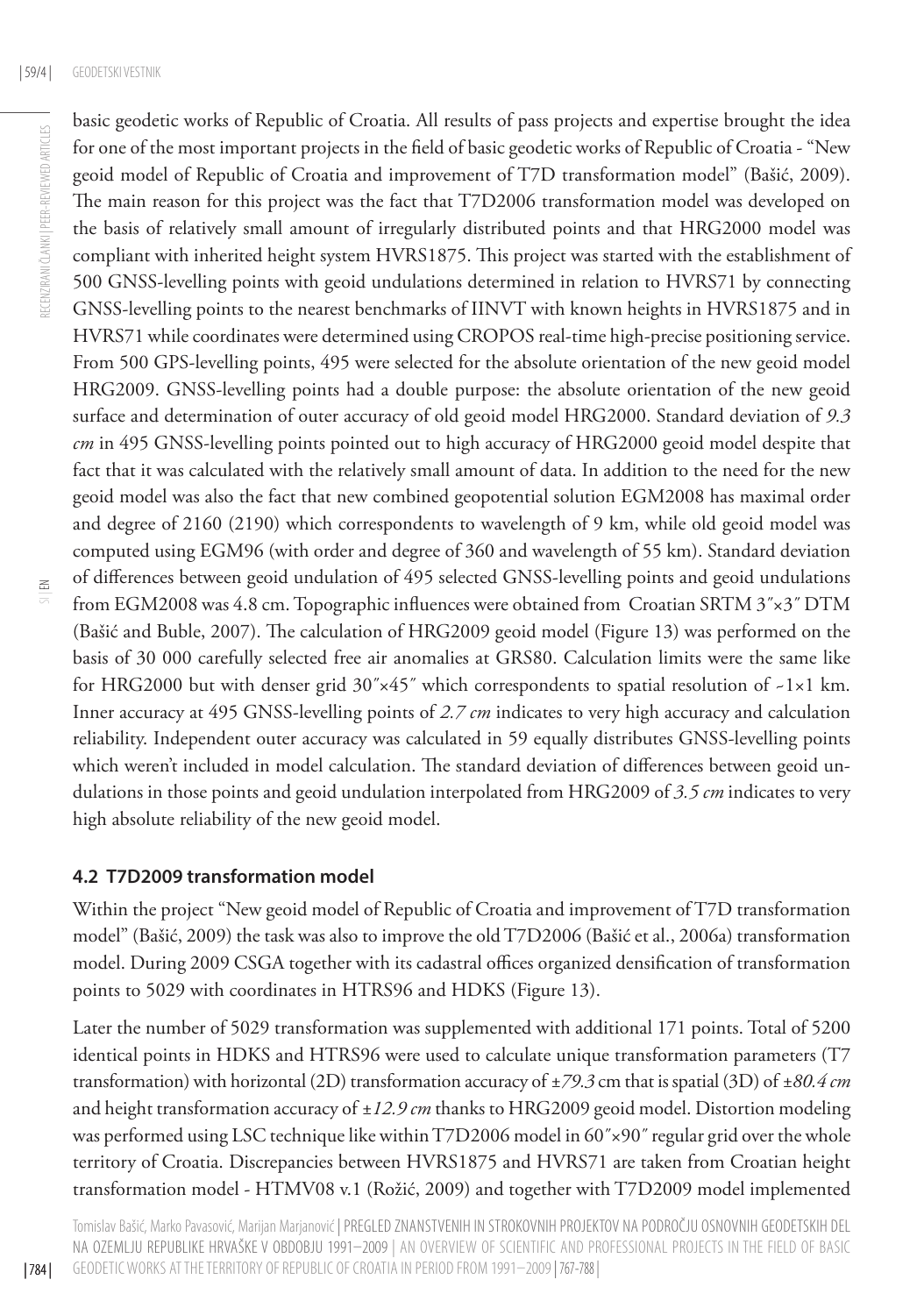RECENZIRANI ČLANKI | PEER-REVIEWED ARTICLES

CENZIRANI ČLANKI | PEER-REVIEWED

in new version of T7D computer software solution. After the distortion modelling (T7 + distortion), horizontal (2D) and spatial (3D) inner transformation accuracy in 5200 identical points were *±5.8 cm* and thanks to new HRG2009 geoid solution, height transformation accuracy was just few millimeters. The comparison of T7D heights with the 59 independent GNSS-levelling control points with standard deviation of differences of *3.5 cm* for both height systems (HVRS1875 and HVRS71) indicate to equal level of confidentiality of T7D heights and HRG2009 heights.



Figure 13: HRG2009 geoid model in meters (left) and 5029 HDKS/HTRS96 transformation points for T7D2009 transformation model (right) (Bašić, 2009).

# **5 CONCLUSION**

The period of 18 years from 1991 to 2009 resulted with many projects in the field of basic geodetic works in Republic of Croatia. Most of them were the result of collaboration of CSGA and GEOF UNIZG. Thanks to these projects we can be sure that Republic of Croatia always had an intention to follow modern European trends in geodetic aspect. After the establishment of national positioning system of Republic of Croatia - CROPOS in 2008 and built T7D2009 transformation model within it, all future geodetic projects in Croatia will and are surely relied on CROPOS as unavoidable part of today's everyday geodetic practice.

## **Acknowledgements**

Authors would like to thank to CSGA for collaboration, support and financing basic geodetic works projects through all these years.

## **References:**

Altiner, Y., Marjanović, M., Medved, M., Rašić, LJ. (2006). Active Deformation of the Northern Adriatic Region: Results from the CRODYN geodynamical experiment. In N. Pinter, G. Grenerczy, J. Weber, S. Stein, S. and D. Medak (Eds.), Proceedings of the NATO Advanced Research Workshop: The Adria Microplate, GPS Geodesy, Tectonics and Hazards, 4th-7th April 2004, Veszprem. NATO Science Series: IV. Earth and Environmental Sciences, Vol.

61. Springer, pp. 257–267. DOI: [http://dx.doi.org/10.1007/1-4020-4235-3\\_18](http://dx.doi.org/10.1007/1-4020-4235-3_18) 

Barišić, B., Repanić, M., Grgić, I., Liker, M., Lučić, M., Bašić, T. (2008). Gravimetrijska mreža II. reda Republike Hrvatske. In T. Bašić (Ed.), I. simpozij ovlaštenih inženjera geodezije, Opatija 24.-26. listopada 2008. Zbornik radova Hrvatskog geodetskog instituta 2006-2009, pp. 190–201.

Tomislav Bašić, Marko Pavasović, Marijan Marjanović | PREGLED ZNANSTVENIH IN STROKOVNIH PROJEKTOV NA PODROČJU OSNOVNIH GEODETSKIH DEL NA OZEMLJU REPUBLIKE HRVAŠKE V OBDOBJU 1991–2009 | AN OVERVIEW OF SCIENTIFIC AND PROFESSIONAL PROJECTS IN THE FIELD OF BASIC GEODETIC WORKS AT THE TERRITORY OF REPUBLIC OF CROATIA IN PERIOD FROM 1991–2009 |767-788 |

 $\geq$ 

| 785 |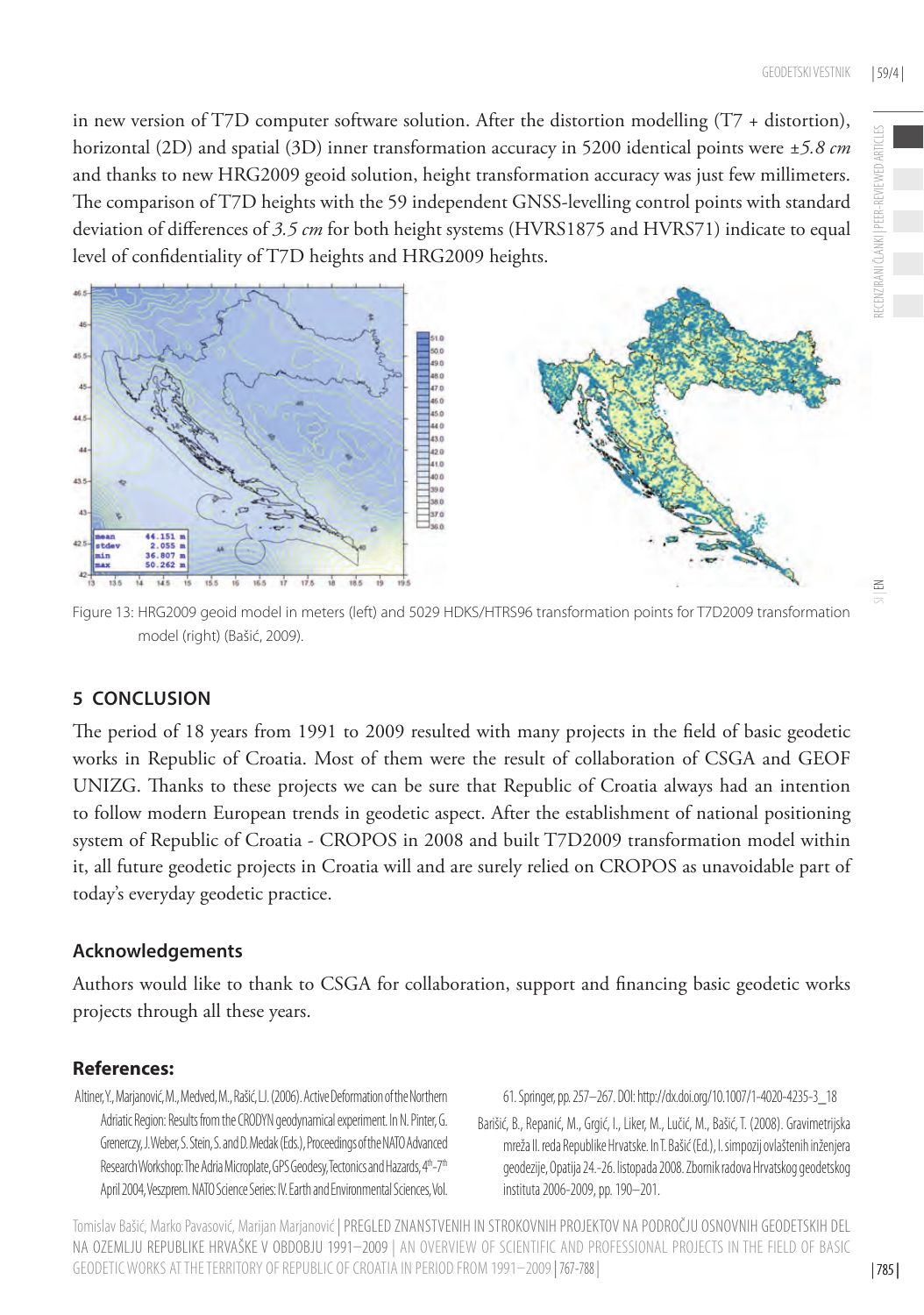- Barišić, B., Repanić, M., Grgić, I., Bašić, T., Liker, M., Lučić, M., Markovinović, D. (2007). Gravity measurements on the territory of the Republic of Croatia - past, current and future gravity networks. In T. Bašić (Ed.), International Symposium on Terrestrial Gravimetry: Static and mobile measurements, 20<sup>th</sup>-23<sup>rd</sup> August 2007, St. Petersburg, Russia. Zbornik radova Hrvatskog geodetskog instituta 2006.-2009, pp. 104–114.
- RECENZIRANI ČLANKI I PEER-REVIEWED ARTICLES RECENZIRANI ČLANKI | PEER-REVIEWED ARTICLES
	- Bašić, T. (2009). Novi model geoida Republike Hrvatske i poboljšanje T7D modela transformacije. Elaborat za Državnu geodetsku upravu Republike Hrvatske. Zagreb: Faculty of Geodesy, University of Zagreb, pp. 1–68.
	- Bašić, T., Buble, G. (2007). Usporedba globalnog modela visina SRTM3 s postojećim digitalnim modelima reljefa na području Hrvatske. Geodetski list 60(2), 73–91.
	- Bašić, T. (2006). Uklapanje GPS mreže Grada Zagreba u Hrvatski državni koordinatni sustav. In M. Bosiljevac (Ed.), Izvješća Državne geodetske uprave o znanstvenostručnim projektima 2004./2005. godine, pp. 73–85.
	- Bašić, T., Šljivarić, M., Buble, G. (2006a). Izrada jedinstvenog transformacijskog modela HTRS96/HDKS. Elaborat za Državnu geodetsku upravu Republike Hrvatske, pp. 1-133.
	- Bašić, T., Rezo, M., Markovinović, D. (2006b). Projekt i stabilizacija točaka mikrogravimetrijskih mreža na pet apsolutnih gravimetrijskih točaka-I. faza. In M. Bosiljevac (Ed.), Izvješća Državne geodetske uprave o znanstveno-stručnim projektima iz 2004./2005. godine, pp. 29–42.

- Bašić, T., Markovinović, D., Rezo, M. (2006c). Uspostava gravimetrijske mreže II. reda na području Grada Zagreba. In M. Bosiljevac (Ed.), Izvješća Državne geodetske uprave o znanstveno-stručnim projektima iz 2004./2005. godine, pp. 87–100.
- Bašić, T., Markovinović, D., Rezo, M. (2006d). Mikrogravimetrijske mreže i projekt gravimetrijske mreže II. reda Republike Hrvatske. In M. Bosiljevac (Ed.), Izvješća Državne geodetske uprave o znanstveno-stručnim projektima iz 2004./2005. godine, pp. 43–55.
- Bašić, T., Rezo, M., Markovinović, D. (2006e). Homogenizacija GPS-polja gradova na novi položajni datum Republike Hrvatske. In M. Bosiljevac (Ed.), Izvješća Državne geodetske uprave o znanstveno-stručnim projektima iz 2004./2005. godine, pp., 1–11.
- Bašić, T. (2005a). Državna izmjera. Interni rukopis. Zagreb: Faculty of Geodesy, University of Zagreb.
- Bašić, T. (2005b). Izrada dokumentacije za usvajanje službenog položajnog i gravimetrijskog datuma Republike Hrvatske. In I. Landek (Ed.), Izvješća Državne geodetske uprave o znanstveno-stručnim projektima iz 2003. godine, pp. 1–13.
- Bašić, T., Markovinović, D., Rezo, M. (2004a). Osnovna gravimetrijska mreža Republike Hrvatske. In I. Landek (Ed.), Izvješća Državne geodetske uprave o znanstvenostručnim projektima iz 2002. godine, pp. 51–65.
- Bašić, T., Rezo, M., Markovinović, D. (2002a). Jedinstveno izjednačenje 10-km GPS mreže Republike Hrvatske. Elaborat za Državnu geodetsku upravu Republike Hrvatske. Zagreb: Faculty of Geodesy, University of Zagreb, pp. 1–128.
- Bašić, T., Šljivarić, M., Rezo, M., Markovinović, D., Jelčić, J. (2002b). Izrada uslužnih programa za korištenje podataka službenog hrvatskog geoida i transformaciju koordinata između HDKS-a i ETRS-a. Dar\_AMBO. Znanstveno-stručni projekt za Državnu geodetsku upravu Republike Hrvatske. Zagreb: Faculty of Geodesy, University of Zagreb, pp. 1–35.
- Bašić, T., Markovinović, D. (2002). Gravimetrijska mreža i kalibracijska baza Republike Hrvatske. In T. Bašić (Ed.), Zbornik Geodetskog fakulteta Sveučilišta u Zagrebu povodom 40. obljetnice samostalnog djelovanja 1962.-2002, pp. 81–93.
- Bašić, T., Rezo, M., Markovinović, D. (2001). Studija stanja i prijedlog nove Gravimetrijske mreže Republike Hrvatske. In I. Landek (Ed.), Izvješća Državne geodetske uprave o znanstveno-stručnim projektima iz 2000. godine, pp. 33–42.
- Bašić, T. (2001). Detaljni model geoida Republike Hrvatske HRG2000. In I. Landek (Ed.), Izvješća Državne geodetske uprave o znanstveno-stručnim projektima iz 2000. godine, pp. 11–22.
- Bašić, T., Bačić, Ž. (2000). Transformation between the Local and Global Geodetic Datum in Croatia. XX EUREF Symposia, 22th -24th June 2000, Tromoso, Norway. pp. 229–236.
- Bašić, T., Markovinović, D., Rezo, M., Hećimović, Ž., Šljivarić M., Špoljarić D. (2000). Prijedlog službenih geodetskih datuma Republike Hrvatske. Elaborat za Državnu geodetsku upravu Republike Hrvatske. Zagreb: Faculty of Geodesy, University of Zagreb, pp. 1–93.
- Bašić T., Brkić M. (1998). The Latest Efforts in the Geoid Determination in Croatia. In Bollettino di Geofisica teorica ed applicata. 2nd Joint Meeting of the International Gravity Commission and the International Geoid Commission, 7-12September, Trieste, pp. 1–5.
- Bašić T., Brkić M., Sünkel H. (1999). A New, More Accurate Geoid for Croatia. Physics and Chemistry of the Earth (A- Solid Earth and Geodesy, Special Issue, 24(1), 67–72. DOI: [http://dx.doi.org/10.1016/s1464-1895\(98\)00012-x](http://dx.doi.org/10.1016/s1464-1895%2898%2900012-x)
- Bašić, T. (1993). Primjena satelitske altimetrije u istraživanju Zemljinog polja sile teže na Jadranu. In L. Feil (Ed.), Zbornik Geodetskog fakulteta Sveučilišta u Zagrebu u povodu 30. obljetnice samostalnog djelovanja (1962.-1992.), pp.1–8.
- Bašić, T., Čolić, K. (1993). Gravity Field Determination for the Territory of Croatia - Preliminary Results. In H. Montag and Ch. Reigber (Eds.), International Association of Geodesy Symposia, pp. 137–140. DOI: http://dx.doi. org/10.1007/978-3-642-78149-0\_34
- Bilajbegović, A., Solarić, M., Bačić, Ž., Hećimović, Ž. (1989). Globalno pozicijsko određivanje osnova i primjena. Geodetski list, 7–9, 231–254.
- Borčić, B. (1976). Gauss-Krügerova projekcija meridijanskih zona. Sveučilišna naklada Liber. Zagreb.
- Čolić, K., Pribičević, B., Švehla, D. (1999). 3-D Geodynamic Network of Broader Area of City of Zagreb. In . K. Čolić and H. Moritz (Eds.), Proceedings of the Second International Symposium Geodynamics of the Alps-Adria Area by means of Terrestrial and Satellite Methods, September 28-October 2, Zagreb and Graz pp. 75–86.
- Čolić, K. (1996). Geodezija u Hrvatskoj 1991–1994. Geodetski list, (1), 17–28.
- Čolić, K., Bašić, T., Seeger, H., Gojčeta, B., Altiner, Y., Rašić, LJ., Medić, Z., Pribičević, B., Medak, D., Marjanović, M., Prelogović, E. (1996). Hrvatska u EUREF'94 i projekt CRODYN. Geodetski list, (4), 331–354.
- Čolić, K., Bašić, T., Petrović, S., Pribičević, B., Ratkajec, M. (1993). Improved Geoid Solution for Slovenia and a Part of Croatia. In H. Montag and Ch. Reigber (Eds.), International Association of Geodesy Symposia, pp. 141–144. DOI: [http://dx.doi.](http://dx.doi.org/10.1007/978-3-642-78149-0_35) [org/10.1007/978-3-642-78149-0\\_35](http://dx.doi.org/10.1007/978-3-642-78149-0_35)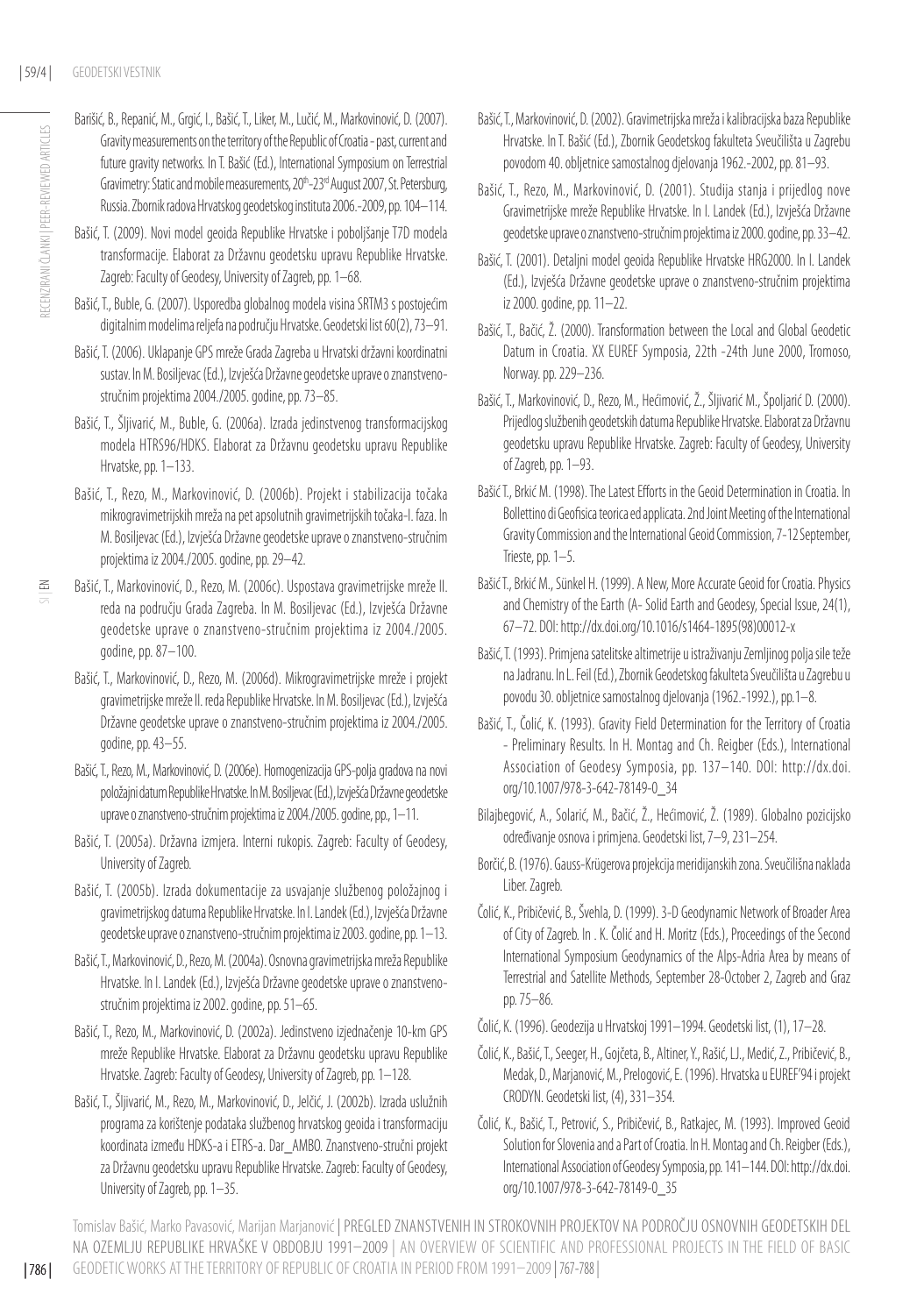$\leq$ 

Čubranić, N. (1972). Viša geodezija-drugi dio. Zagreb: Tehnička knjiga Zagreb.

- Feil, L., Rožić, N. (2005). Izrada dokumentacije za usvajanje službenog visinskog datuma Republike Hrvatske. In I. Landek (Ed.), Izvješća Državne geodetske uprave o znanstveno-stručnim projektima iz 2003. godine, pp. 15–37.
- Feil, L., Klak, S., Rožić, N. (1993). Određivanje visinskih pomaka na području Republike Hrvatske. Zbornik radova 1990.-2000. - in memoriam profesor emeritus dr. sc. Stjepan Klak.
- Grgić, I., Lučić, M., Repanić, M., Bašić, T., Liker, M., Barišić, B. (2008a). Height transmission from mainland to the island Rab in the Republic of Croatia. In T. Bašić (Ed.), XVIII EUREF Symposia, 18-21 June, London. Zbornik radova Hrvatskog geodetskog instituta 2006.-2009, pp. 145–154.
- Grgić, I., Lučić, M., Repanić, M., Lučić, M., Barišić, B., Liker, M., Bašić, T. (2008b). Prijenos visina na otoke sjevernog Jadrana. In T. Bašić (Ed.), I. simpozij ovlaštenih inženjera geodezije, Opatija 24.-26. listopada 2008. Zbornik radova Hrvatskog geodetskog instituta 2006.-2009, pp. 171–189.
- Grgić, I., Barišić, B., Bašić, T., Lučić, M., Repanić, M., Liker, M. (2007). Fundamental gravity network of the Republic Croatia in the function of control and improving of national and European geoid model. In T. Bašić (Ed.), XVII EUREF Symposia, 6-9 June, London. Zbornik radova Hrvatskog geodetskog instituta 2006.-2009, pp. 82–94.
- Grgić, I., Barišić, B., Hećimović, Ž. (2006). Realization of EUVN densification project in the Republic of Croatia. In T. Bašić (Ed.), XVI EUREF Symposia, 14<sup>th</sup>-17<sup>th</sup> June 2006, Riga. Zbornik radova Hrvatskog geodetskog instituta 2006.-2009, pp. 9–21.
- International Organization for Standardization ISO (2003). ISO19111: Geographic Information - Spatial Referencing by Coordinates. Geneva: ISO Copyright Office, pp. 1–43.
- Klak, S., Feil, L., Rožić, N.(1995). Visinski sustav Republike Hrvatske. In N. Rožić (Ed.), Dani hrvatskih geodeta, IX susret, radni materijal, Rovinj, 21.-23.4.1995. Zbornik radova 1990.-2000. - in memoriam profesor emeritus dr. sc. Stjepan Klak.
- Lapaine, M., Tutić, D. (2007). O novoj službenoj kartografskoj projekciji Hrvatske: HTRS96/TM. Kartografija i geoinformacije, 6, 34–53.
- Lapaine, M. (2005). Izrada dokumentacije za usvajanje prijedloga službenih kartografskih projekcija Republike Hrvatske. In I. Landek (Ed.), Izvješća Državne geodetske uprave o znanstveno-stručnim projektima iz 2003. godine, pp. 39–43.
- Marjanović, M., Bačić, Ž., Bašić, T. (2006). CROREF-05 GPS campaign preliminary results. XVI EUREF Symposia, 14-17 June, Riga, pp. 1–6.
- Marjanović, M., Bačić, Ž. (2001). Computation of combined solution of EUREF GPS campaigns 1994-96 in Republic of Croatia. In EUREF simpoziju u Dubrovniku od 16. do 19. svibnja.
- Marjanović, M., Rašić, LJ. (1999). Results of the EUVN GPS Campaign in Croatia. In . K. Čolić and H. Moritz (Eds.), Proceedings of the Second International Symposium Geodynamics of the Alps-Adria Area by means of Terrestrial and Satellite Methods, September 28-October 2, Zagreb and Graz pp. 203–2013.
- Markovinović, D., Rezo, M., Bjelotomić, O., Pavasović, M., Bašić, T. (2011). Kontrola visina na točkama GPS mreže Grada Zagreba uporabom VPPS servisa CROPOS sustava. In T. Bašić (Ed.), Zbornik radova - 2. CROPOS konferencija. Zagreb: Državna geodetska uprava Republike Hrvatske, Geodetski fakultet Sveučilišta u Zagrebu, Hrvatska komora ovlaštenih inženjera geodezije, Hrvatsko geodetsko društvo, pp. 147–157.
- Medak, D., Pribičević, B. (2002). Geodinamička mreža Grada Zagreba. In. T. Bašić (Ed.), Zbornik Geodetskog fakulteta Sveučilišta u Zagrebu povodom 40. obljetnice samostalnog djelovanja 1962.-2002, pp. 145–156.
- Medak, D., Pribičević, B., Đapo, A. (2002). Međunarodni projekti za priključivanje Hrvatske Europskoj geodetskoj zajednici (1992-2001). In T. Bašić (Ed.), Zbornik Geodetskog fakulteta Sveučilišta u Zagrebu povodom 40. obljetnice samostalnog djelovanja 1962.-2002., pp. 71–80.
- Medak, D., Pribičević, B., Đapo, A. (2001). Priključenje Republike Hrvatske u svjetsku apsolutnu gravimetrijsku mrežu-druga faza projekta UNIGRACE. In I. Landek (Ed.), Izvješća Državne geodetske uprave o znanstveno-stručnim projektima iz 2000. godine, pp. 23–32.
- Medak, D., Pribičević, B. (2001). Croatian Permanent Stations within International GPS-service for Geodynamics. Hvar Observatory Bulletin, 25(1), 61–73.
- Narodne novine br. 110 (2004). Odluka o utvđivanju novih geodetskih datuma i ravninskih kartografskih projekcija Republike Hrvatske.
- Repanić, M., Bjelotomić, O., Lučić, M., Kršulović, D., Bašić, T. (2010). Proširenje Osnovne gravimetrijske mreže RH na otoke južnog Jadrana - gravimetrijska mjerenja. Tehničko izvješće. Zagreb: Hrvatski geodetski institut, pp. 1–121.
- Repanić, M., Liker, M., Lučić, M., Horakova, P., Bašić, T. (2009). Proširenje Osnovne gravimetrijske mreže RH na otoke srednjeg Jadrana – gravimetrijska mjerenja. Tehničko izvješće. Zagreb: Hrvatski geodetski institut, pp. 1–103.
- Repanić, M., Barišić, B., Grgić, I., Liker, M., Lučić, M., Bašić, T. (2008). Extension of the Croatian Fundamental gravity network to the north Adriatic islands. Gravity, Geoid and Earth Observation GGEO 2008, 23-26 July, Chania, Greece. In T. Bašić (Ed.), Zbornik radova Hrvatskog geodetskog instituta 2006.-2009, pp. 137–144.
- Rožić, N. (2009). Hrvatski transformacijski model visina HTMV08-v.1. In M. Bosiljevac (Ed.), Izvješća Državne geodetske uprave o znanstveno-stručnim projektima 2006.-2008. godine, pp., 23–46, Zagreb.
- Rožić, N., Razumović, I. (2009). Vertical crustal movements on the Croatian territory. Proceedings to the Symposium of the IAG Subcommission for Europe (EUREF), Florence, 27-30 May.
- Rožić, N. (2001). Fundamental levelling networks and height datums at the territory of the Republic of Croatia. Acta Geodaetica et Geophysica Hungarica, 36(2), 231–243. DOI: <http://dx.doi.org/10.1556/ageod.36.2001.2.10>
- Solarić, M. (2004). Sudjelovanje Republike Hrvatske u simultanim GPS-mjerenjima mreže CEGRN'2001 geodinamičkog projekta CERGOP-2. In I. Landek (Ed.), Izvješća Državne geodetske uprave o znanstveno-stručnim projektima iz 2002. godine, pp. 93–104.
- Solarić, M., Bilajbegović, A., Junašević, M., Ambroš, F., Cigrovski Detelić, B., Džapo, M., Ivković, M., Hećimović, Ž., Barković, Đ., Bačić, Ž., Podunavac, B. (1996). Pregled ostvarenih rezultata na znanstvenom projektu Osnovni geodetski radovi informacijskog prostornog sustava Republike Hrvatske. Geodetski list, 50(73), 29–39.
- Šljivarić, M. (2010). Optimizacija metodologije trodimenzionalnih međudatumskih transformacija u Hrvatskoj. Doktorska disertacija. Zagreb: Faculty of Geodesy, University of Zagreb.